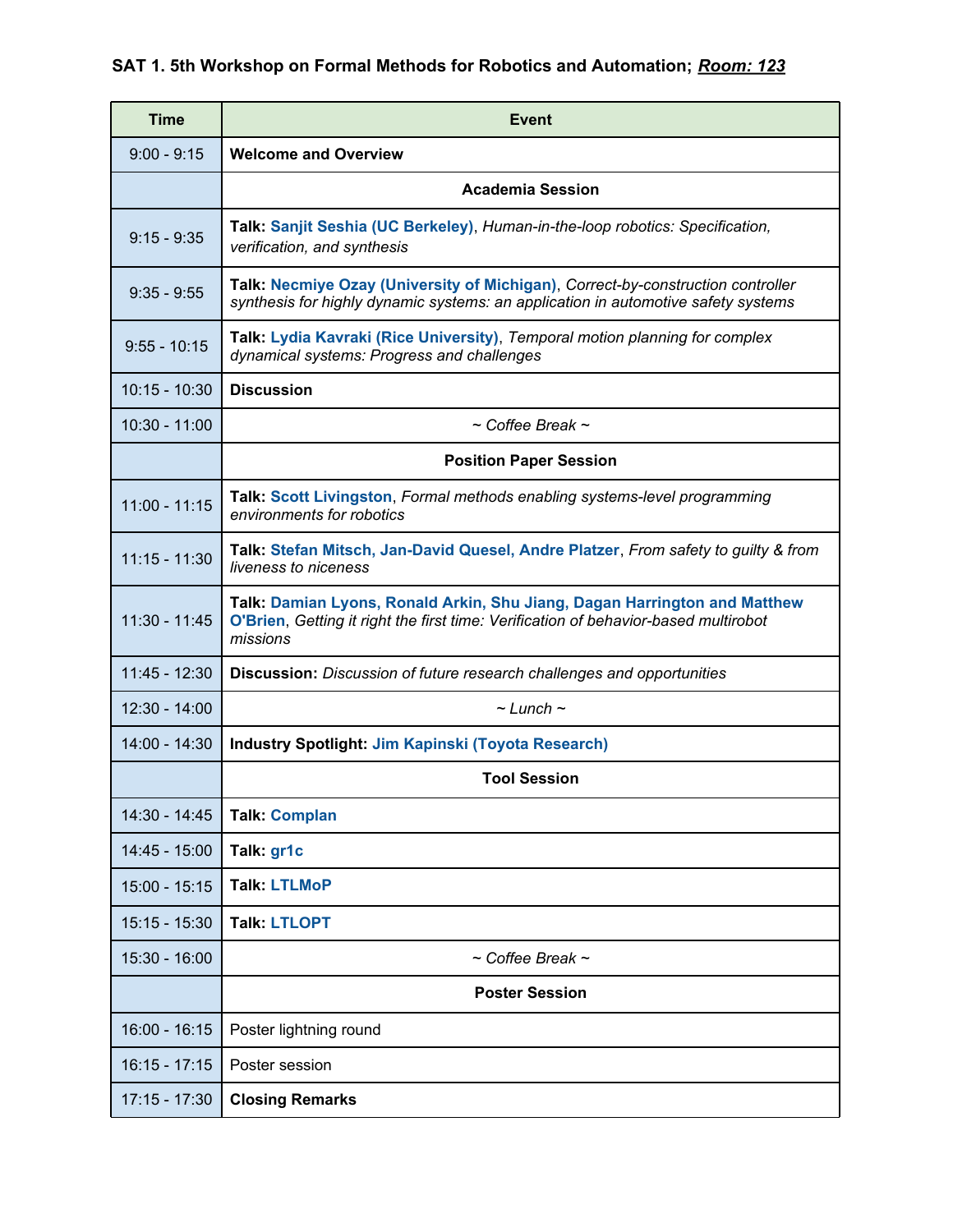### **SAT 2. 5th Workshop on RGB-D Perception: Reconstruction and Recognition;**  *Room 200*

| <b>Time</b>     | <b>Event</b>                                                                                                    |
|-----------------|-----------------------------------------------------------------------------------------------------------------|
| $9:00 - 9:20$   | <b>Introduction</b>                                                                                             |
| $9:20 - 9:50$   | Invited Talk: Dieter Fox, Some experiences in RGB-D perception for robotics                                     |
| $9:50 - 10:10$  | <b>Contributed Talks: 1, 2</b>                                                                                  |
| $10:10 - 10:40$ | Invited Talk: Martial Hebert, 3D Training data for image interpretation                                         |
| $10:40 - 11:00$ | $\sim$ Coffee Break $\sim$                                                                                      |
| $11:00 - 11:30$ | Invited Talk: Jitendra Malik, Learning rich features from RGB-D images for object<br>detection and segmentation |
| $11:30 - 12:00$ | <b>Contributed Talks: 3, 4, 5</b>                                                                               |
| $12:00 - 12:30$ | <b>Panel Discussion with the Invited Speakers</b>                                                               |
| $12:30 - 14:00$ | $\sim$ Lunch $\sim$                                                                                             |
| $14:00 - 14:30$ | <b>Invited Talk: Derek Hoiem, Interpreting indoor scenes from RGB-D images</b>                                  |
| $14:30 - 14:50$ | <b>Contributed Talks: 6, 7</b>                                                                                  |
| 14:50 - 15:20   | Invited Talk: Noah Snavely, Grounding vision in the real world                                                  |
| 15:20 - 15:40   | <b>Contributed Talks: 8, 9</b>                                                                                  |
| $15:40 - 16:00$ | $\sim$ Coffee Break $\sim$                                                                                      |
| 16:00 - 16:30   | Invited Talk: Raquel Urtasun, Understanding complex scenes and people that talk<br>about them.                  |
| 16:30 - 17:00   | <b>Discussion and Closing Remarks</b>                                                                           |
| $17:00 - 18:00$ | <b>Poster Session</b>                                                                                           |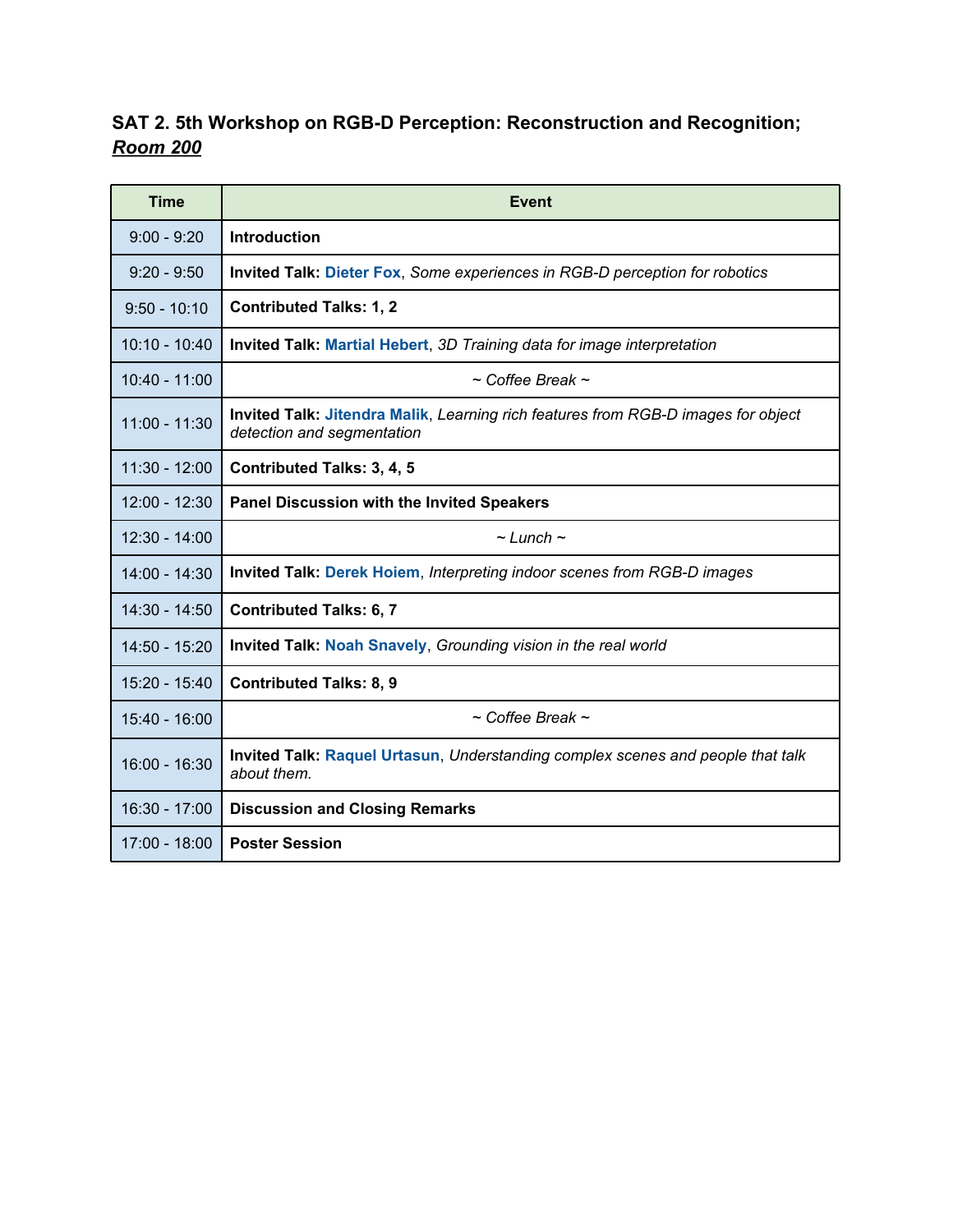### **SAT 3. Autonomous Control, Adaptation, and Learning for Underwater Vehicles;**  *Room 130*

| <b>Time</b>     | <b>Event</b>                                                                                                                           |
|-----------------|----------------------------------------------------------------------------------------------------------------------------------------|
| $9:00 - 9:15$   | Welcome & Introduction by the Organizers                                                                                               |
| $9:15 - 9:30$   | Talk: Geoff Hollinger (OSU), Human-robot underwater data collection                                                                    |
| $9:30 - 9:45$   | Talk: Ryan Eustice (U Mich), An adaptive active visual SLAM framework for real-time<br>area coverage                                   |
| $9:45 - 10:00$  | Talk: David P. Williams (NATO CMRE), Adaptive mine countermeasures using<br>intelligent autonomous underwater vehicles                 |
| $10:00 - 10:15$ | Talk: Christopher Clark (Harvey Mudd), Underwater robot control and estimation<br>developments driven by marine science and archeology |
| $10:15 - 10:30$ | Talk: Doug Horner (NPS), Undersea autonomy in extreme environments, part I                                                             |
| $10:30 - 11:00$ | $\sim$ Coffee Break $\sim$                                                                                                             |
| $11:00 - 11:15$ | Talk: Noel DuToit (NPS), Undersea autonomy in extreme environments, part II                                                            |
| $11:15 - 11:30$ | <b>Poster Spotlights</b>                                                                                                               |
| $11:30 - 12:30$ | <b>Poster Session</b>                                                                                                                  |
| $12:30 - 14:00$ | $\sim$ Lunch $\sim$                                                                                                                    |
| $14:00 - 14:15$ | Talk: Franz Hover (MIT), Oceanographic pursuit: Networked control of multiple<br>vehicles tracking dynamic ocean features              |
| $14:15 - 14:30$ | Talk: Ani Hsieh (Drexel), Controlling basin breakout for autonomous vehicles in<br>geophysical flows                                   |
| 14:30 - 14:45   | Talk: Fumin Zhang (Ga Tech), Glider CT: Reconstructing flow field through guided<br>motion                                             |
| $14:45 - 15:00$ | Talk: Ryan Smith (Fort Lewis), Priors and persistence in aquatic monitoring with<br>autonomous robots                                  |
| $15:00 - 15:30$ | $\sim$ Coffee Break $\sim$                                                                                                             |
| 15:30 - 16:45   | <b>Government Panel Discussion:</b><br>SK Gupta (NSF), Jason Stack (ONR), Marc Steinberg (ONR)                                         |
| $16:45 - 17:30$ | Open Panel Discussion Conducted by the Workshop Organizers                                                                             |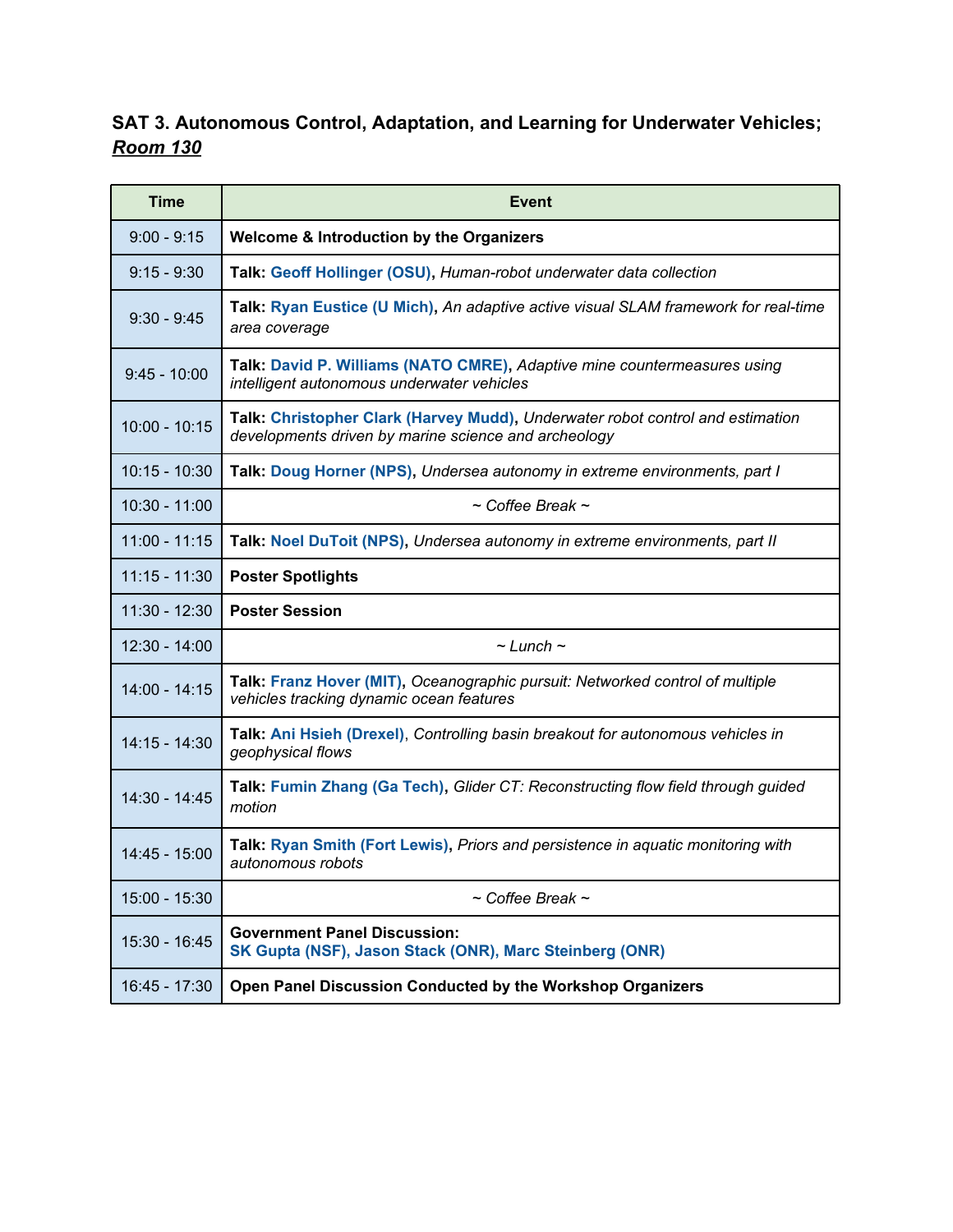## **SAT 4. DARPA Robotics Challenge: Lessons Learned and What's Next;** *Room 110*

| <b>Time</b>     | <b>Event</b>                                                                                                            |
|-----------------|-------------------------------------------------------------------------------------------------------------------------|
| $9:00 - 9:10$   | Welcome                                                                                                                 |
| $9:10 - 9:35$   | Talk: Todd Danko (Lockheed Martin; Trooper), Team TROOPER: Toward human<br>guided autonomy                              |
| $9:35 - 10:00$  | Talk: Patrick Beeson (TRACLabs), Team TRACLabs: A small-business entry into the<br><b>DARPA</b> robotics challenge      |
| $10:00 - 10:25$ | Talk: Brett Kennedy (NASA JPL; RoboSimian), RoboSimian and associated<br>technology for mobile manipulation             |
| $10:30 - 11:00$ | $\sim$ Coffee Break $\sim$                                                                                              |
| 11:00 - 11:25   | Talk: Scott Kuindersma and Maurice Fallon (MIT), Semi-autonomous disaster<br>response: MIT's approach to the DRC        |
| $11:25 - 11:50$ | Talk: Peter Neuhaus (IHMC), IHMC and the DARPA Robotics Challenge                                                       |
| $11:50 - 12:15$ | Talk: Peter Neuhaus on behalf of Nicolaus Radford (NASA JSC; Team Valkyrie),<br>Valkyrie - NASA's newest humanoid robot |
| $12:15 - 13:45$ | $\sim$ Lunch $\sim$                                                                                                     |
| $13:45 - 14:10$ | Talk: Taşkın Padır (WPI; Team WPI-CMU), An update from the WPI-CMU DRC Team                                             |
| $14:10 - 14:35$ | <b>Talk: Gill Pratt (DARPA)</b>                                                                                         |
| 14:35 - 15:30   | <b>Open Discussion</b>                                                                                                  |
| $15:30 - 16:00$ | $\sim$ Coffee Break $\sim$                                                                                              |
| $16:00 - 16:25$ | Talk: Kris Hauser (Indiana; DRC-Hubo), Team DRC-Hubo: a DRC trials postmortem                                           |
| $16:25 - 16:50$ | Talk: Anthony Stentz (CMU; Tartan Rescue), CHIMP, the CMU highly intelligent<br>mobile platform                         |
| $16:50 - 17:15$ | Talk: JunHo Oh (Team KAIST), Development of DRC-HUBO for the DRC trials                                                 |
| $17:15 - 17:40$ | Talk: David Conner (TORC Robotics; Team ViGIR), Team ViGIR's approach to the<br>2013 DARPA Robotics Challenge trials    |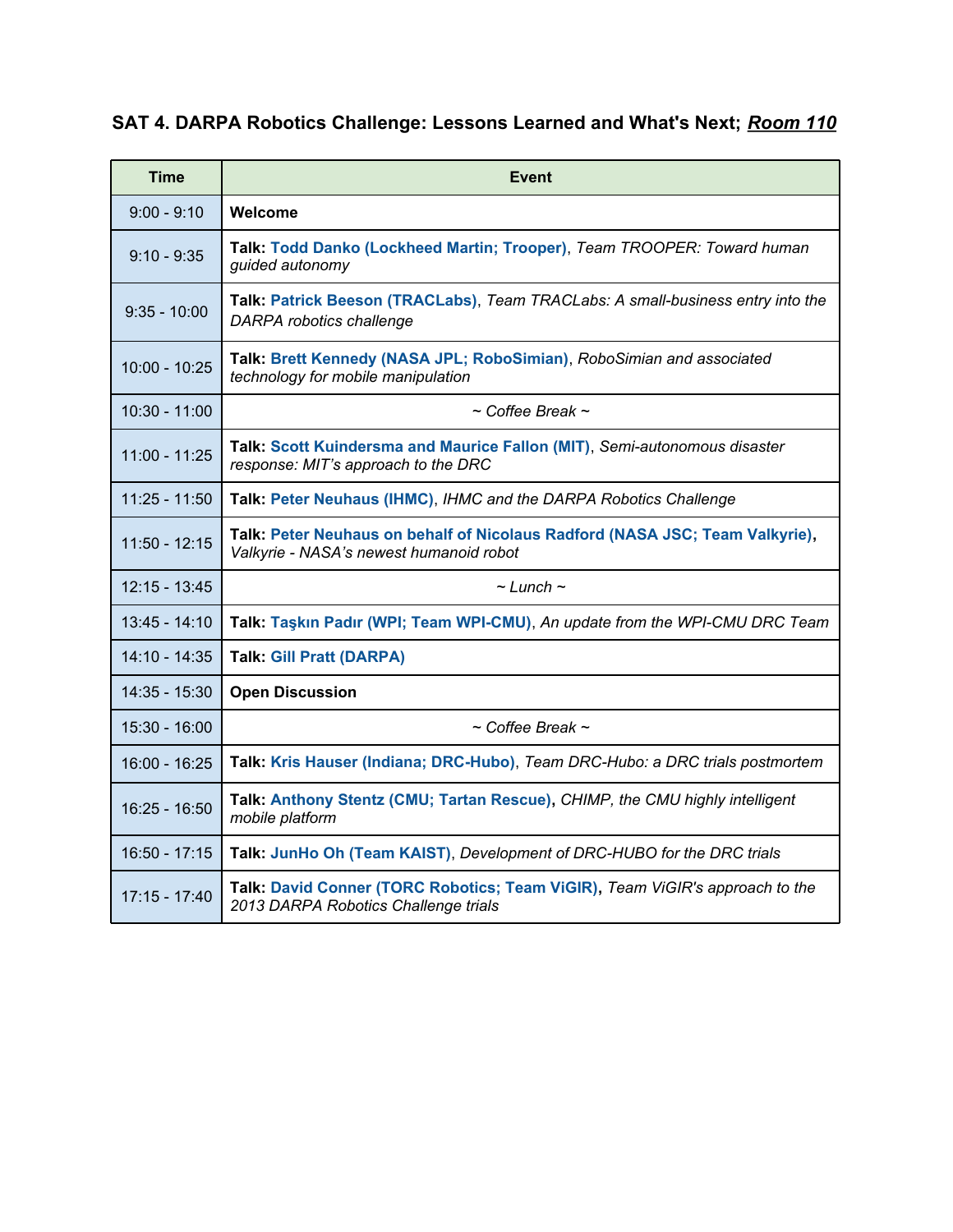#### **SAT 5. Distributed Control and Estimation for Robotic Vehicle Networks;** *Room 20*

| <b>Time</b>     | <b>Event</b>                                                                                                                                                                                                                                                                                                                                                                                                                                                                                                                                                                                                                                                                                                                                                                                                                                                                                                                                                                                                                                                                                                                                                                                                                                   |
|-----------------|------------------------------------------------------------------------------------------------------------------------------------------------------------------------------------------------------------------------------------------------------------------------------------------------------------------------------------------------------------------------------------------------------------------------------------------------------------------------------------------------------------------------------------------------------------------------------------------------------------------------------------------------------------------------------------------------------------------------------------------------------------------------------------------------------------------------------------------------------------------------------------------------------------------------------------------------------------------------------------------------------------------------------------------------------------------------------------------------------------------------------------------------------------------------------------------------------------------------------------------------|
| $9:00 - 9:20$   | <b>Introduction and Overview by Organizers</b>                                                                                                                                                                                                                                                                                                                                                                                                                                                                                                                                                                                                                                                                                                                                                                                                                                                                                                                                                                                                                                                                                                                                                                                                 |
| $9:20 - 9:55$   | Talk: Mark Campbell, Distributed Bayesian estimation over communication networks                                                                                                                                                                                                                                                                                                                                                                                                                                                                                                                                                                                                                                                                                                                                                                                                                                                                                                                                                                                                                                                                                                                                                               |
| $9:55 - 10:30$  | Talk: Silvia Ferrari, Distributed optimal control for target tracking                                                                                                                                                                                                                                                                                                                                                                                                                                                                                                                                                                                                                                                                                                                                                                                                                                                                                                                                                                                                                                                                                                                                                                          |
| $10:30 - 11:00$ | $\sim$ Coffee Break $\sim$                                                                                                                                                                                                                                                                                                                                                                                                                                                                                                                                                                                                                                                                                                                                                                                                                                                                                                                                                                                                                                                                                                                                                                                                                     |
| $11:00 - 11:35$ | Talk: Jay Farrell, Distributed camera control for opportunistic visual sensing                                                                                                                                                                                                                                                                                                                                                                                                                                                                                                                                                                                                                                                                                                                                                                                                                                                                                                                                                                                                                                                                                                                                                                 |
| $11:35 - 12:10$ | Talk: Solmaz Kia, Decentralized recursive cooperative localization for groups of<br>mobile robots                                                                                                                                                                                                                                                                                                                                                                                                                                                                                                                                                                                                                                                                                                                                                                                                                                                                                                                                                                                                                                                                                                                                              |
| 12:10 - 13:45   | $\sim$ Lunch $\sim$                                                                                                                                                                                                                                                                                                                                                                                                                                                                                                                                                                                                                                                                                                                                                                                                                                                                                                                                                                                                                                                                                                                                                                                                                            |
| 13:45 - 14:20   | Talk: Jonathan How, Multi-agent mission planning in contested communication<br>environments                                                                                                                                                                                                                                                                                                                                                                                                                                                                                                                                                                                                                                                                                                                                                                                                                                                                                                                                                                                                                                                                                                                                                    |
| 14:20 - 15:30   | <b>Poster Preview Spotlight Talks (5-minute presentations)</b><br>A. Agha-mohammadi, S. Omidshafiei, C. Amato, J. P. How, Graph-based planning<br>to solve multi-agent POMDPs<br>R. Hult, G. Campos, P. Falcone, H. Wymeersch (*presented by Alberto<br>Speranzon), Toward optimal coordination of vehicles at road intersections<br>N. Trcka, A. Surana, Distributed optimal planning with process algebraic and resource<br>constraints<br>V. Cichella, R. Choe, S. Bilal Mehdi, E. Xargay, N. Hovakimyan,<br>V. Dobrokhodov, I. Kaminer, A. M. Pascoal, A. Pedro Aguiar, Safe time-critical<br>cooperative missions for multiple multirotor UAVs<br>R. Tron, J. Thomas, G. Loianno, J. Polin, V. Kumar, K. Daniilidis, Vision-based<br>formation control of aerial vehicles<br>H. Poonawala, M. Spong, Decentralized estimation of the algebraic connectivity of<br>strongly connected networks<br>N. Sydney, D. Paley, D. Sofge, Physics-Inspired robotic motion planning for<br>cooperative Bayesian target detection<br>V. Indelman, N. Michael, F. Dellaert, Incremental distributed robust inference from<br>arbitrary robot poses using EM and model selection<br>J. Morrison, D. Galvez-Lopez, G. Sibley, Scalable multi-device SLAM |
| 15:30 - 16:45   | ~ Coffee Break (and Poster Session) ~                                                                                                                                                                                                                                                                                                                                                                                                                                                                                                                                                                                                                                                                                                                                                                                                                                                                                                                                                                                                                                                                                                                                                                                                          |
| 16:45 - 17:20   | Talk: Gaurav Sukhatme, Exploring the ocean with robots: Is communication the<br>challenge?                                                                                                                                                                                                                                                                                                                                                                                                                                                                                                                                                                                                                                                                                                                                                                                                                                                                                                                                                                                                                                                                                                                                                     |
| 17:20 - 18:00   | Panel Discussion; Featured Panelists: Alberto Speranzon (UTRC)                                                                                                                                                                                                                                                                                                                                                                                                                                                                                                                                                                                                                                                                                                                                                                                                                                                                                                                                                                                                                                                                                                                                                                                 |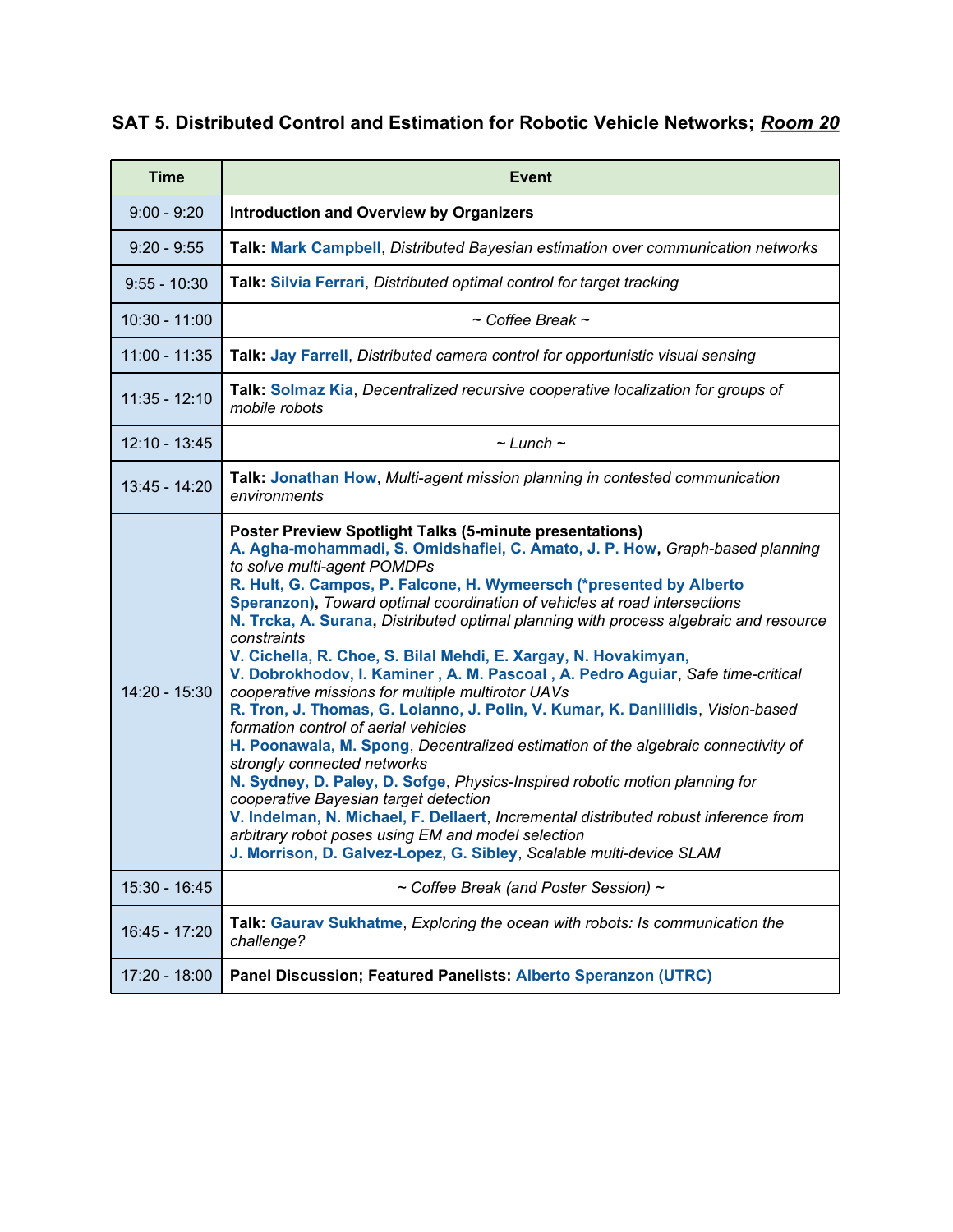#### **SAT 6. Human versus Robot Grasping and Manipulation — How Can We Close the Gap?;** *Room 210*

| <b>Time</b>     | <b>Event</b>                                                                                                                 |
|-----------------|------------------------------------------------------------------------------------------------------------------------------|
| $8:45 - 9:00$   | <b>Opening remarks</b>                                                                                                       |
|                 | <b>Session I: Hands</b>                                                                                                      |
| $9:00 - 10:00$  | <b>Speakers</b><br><b>Humans: Francisco Valero-Cuevas</b><br><b>Robots: Aaron Dollar</b>                                     |
| $10:00 - 10:30$ | <b>Discussion: Towards the right hardware</b>                                                                                |
| $10:30 - 11:00$ | $\sim$ Coffee Break $\sim$                                                                                                   |
|                 | <b>Session II: Grasping</b>                                                                                                  |
| $11:00 - 12:00$ | <b>Speakers</b><br><b>Humans: Marco Santello</b><br>Robots: Oliver Brock (presenting a talk co-authored with Antonio Bicchi) |
| 12:00 - 12:30   | <b>Discussion: Towards effective grasping</b>                                                                                |
| $12:30 - 14:00$ | $\sim$ Lunch $\sim$                                                                                                          |
|                 | <b>Session III: Perception</b>                                                                                               |
| $14:00 - 15:00$ | <b>Speakers</b><br>Humans: Michael Arbib<br><b>Robots: Justus Piater</b>                                                     |
| 15:00 - 15:30   | <b>Discussion: Towards appropriate perception</b>                                                                            |
| $15:30 - 16:00$ | $\sim$ Coffee Break $\sim$                                                                                                   |
| 16:00 - 17:00   | <b>Panel Discussion</b>                                                                                                      |
| 17:00 - 18:00   | Poster session: Novel directions in grasping and manipulation                                                                |
| 18:00 - 18:30   | <b>Closing remarks</b>                                                                                                       |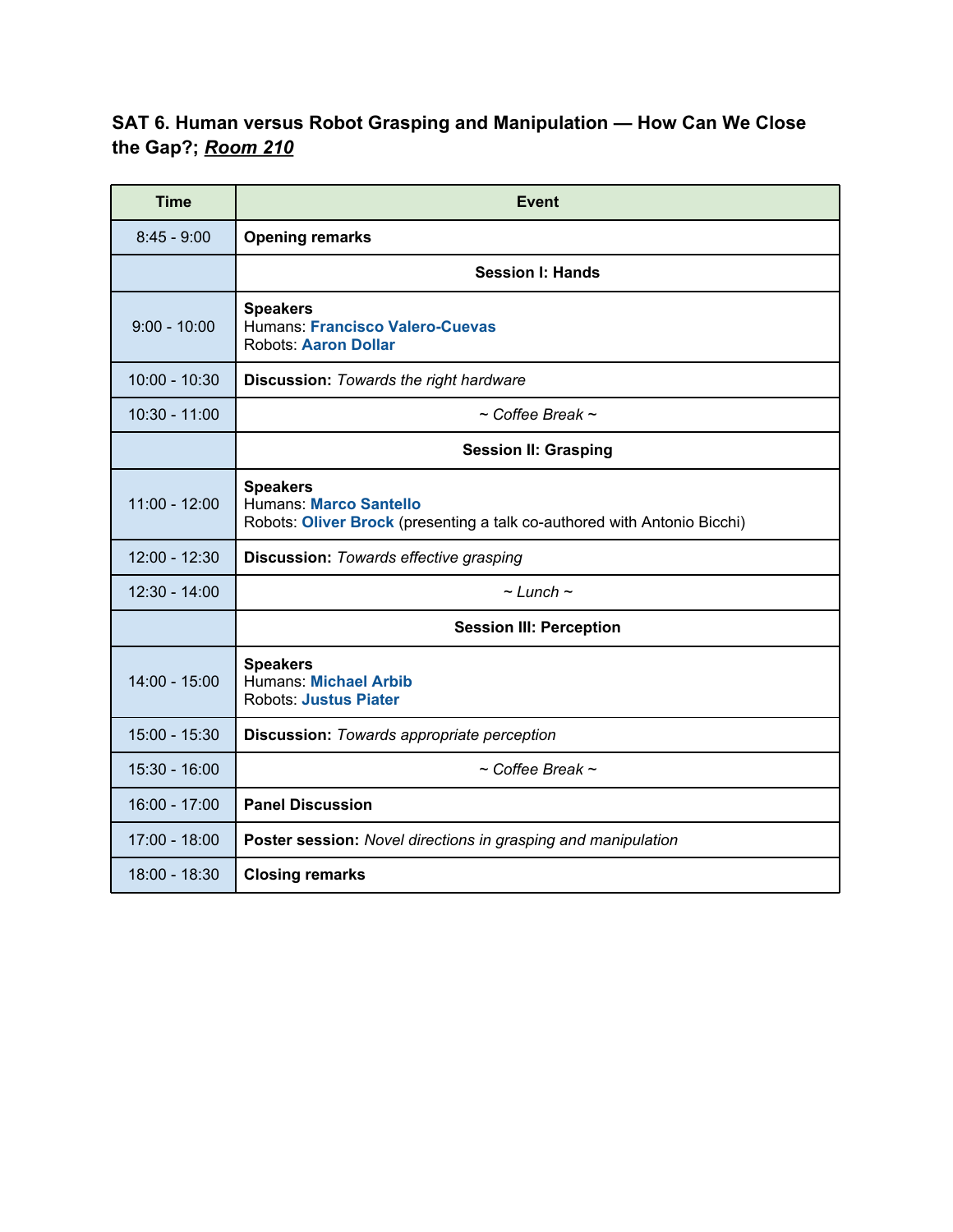## **SAT 7. Human–Robot Collaboration for Industrial Manufacturing;** *Room 101*

| <b>Time</b>     | <b>Event</b>                                                                                                                                                                                                       |
|-----------------|--------------------------------------------------------------------------------------------------------------------------------------------------------------------------------------------------------------------|
| $9:00 - 9:10$   | Opening                                                                                                                                                                                                            |
| $9:10 - 9:50$   | <b>Invited Talk: Stefan Batscher (BMW)</b>                                                                                                                                                                         |
| $9:50 - 10:05$  | Contributed Talk: Klas Kronander (EPFL), Etienne Burdet (Imperial College of<br>Science, Technology, and Medicine) and Aude Billard (EPFL), Task transfer via<br>collaborative manipulation for insertion assembly |
| $10:05 - 10:20$ | Contributed Talk: Anahita Mohseni-Kabir (WPI), Sonia Chernova (WPI) and<br>Charles Rich (WPI), Collaborative learning of hierarchical task networks from<br>demonstration and instruction                          |
| $10:20 - 10:35$ | Contributed Talk: Jim Mainprice (WPI) and Dmitry Berenson (WPI), Motion<br>planning for human-robot collaborative manipulation tasks using prediction of human<br>motion                                           |
| $10:35 - 11:05$ | $\sim$ Coffee Break $\sim$                                                                                                                                                                                         |
| $11:05 - 11:20$ | Contributed Talk: Kelsey P. Hawkins (Georgia Tech), Magnus Egerstedt (Georgia<br>Tech) and Aaron F. Bobick (Georgia Tech), Towards rationally safe robots                                                          |
| $11:20 - 11:35$ | Contributed Talk: Russell Toris (WPI) and Sonia Chernova (WPI), Learning of<br>multi-hypothesized task templates from a corpus of noisy human demonstrations                                                       |
| $11:35 - 11:50$ | Contributed Talk: Steven J. Levine (MIT), Shawn Schaffert (Vecna Technologies,<br>Inc.) and Neal Checka (Vecna Technologies, Inc.), Natural user interface for robot<br>task assignment                            |
| $11:50 - 12:20$ | <b>Industry Talk: Rainer Bischoff (KUKA)</b>                                                                                                                                                                       |
| $12:20 - 14:00$ | $\sim$ Lunch and Kuka Demo $\sim$                                                                                                                                                                                  |
| $14:00 - 14:40$ | <b>Invited Talk: Aude Billard (EPFL)</b>                                                                                                                                                                           |
| 14:40 - 15:40   | <b>Poster Session</b>                                                                                                                                                                                              |
| $15:40 - 16:00$ | $\sim$ Coffee Break $\sim$                                                                                                                                                                                         |
| $16:00 - 17:00$ | Panel Discussion: Stefan Bartscher (BMW), Aude Billard (EPFL), Jeremy Marvel<br>(NIST), Andrew Tinka (Kiva Systems), Rainer Bischoff (KUKA), Manufacturers<br>meet researchers                                     |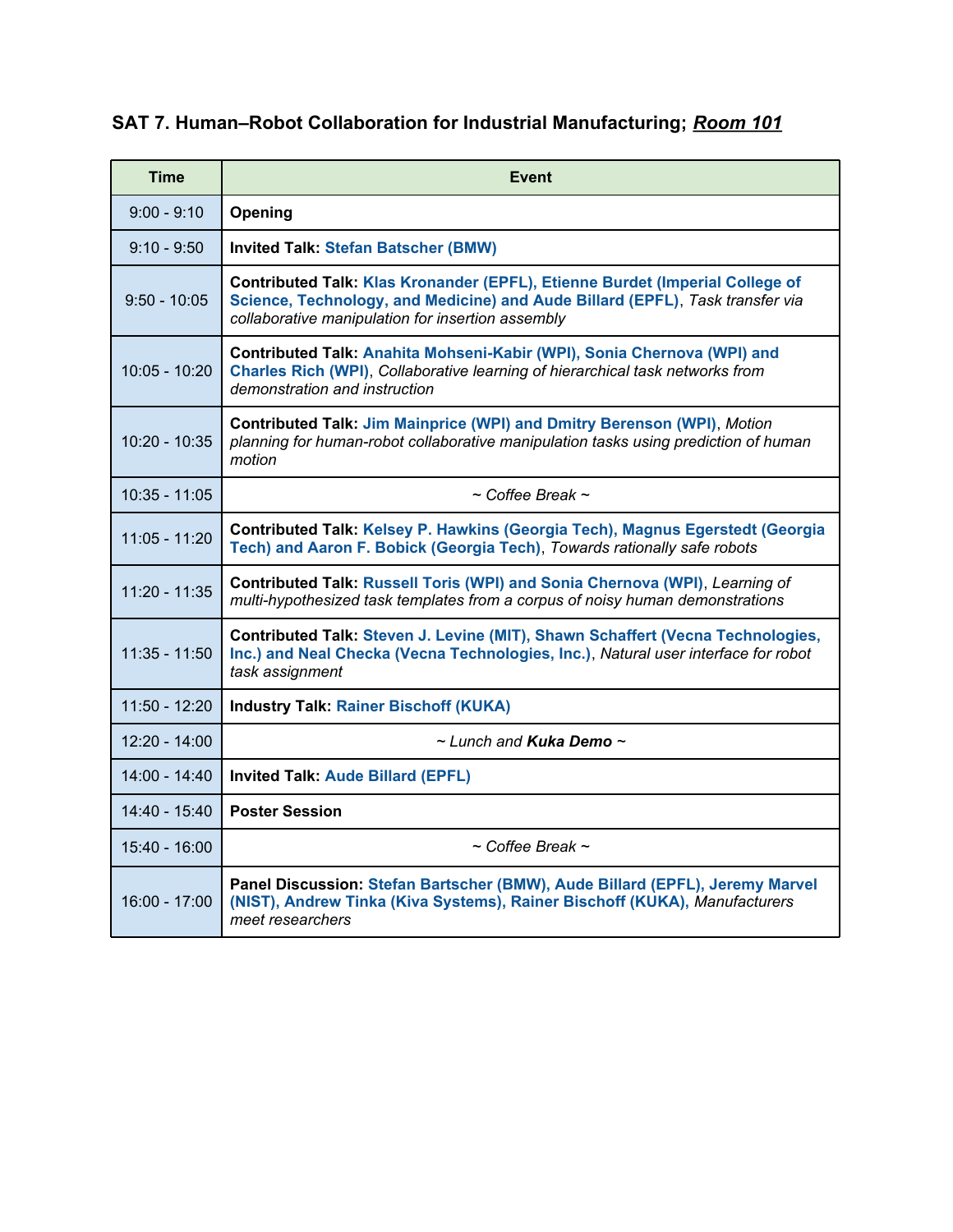## **SAT 8. Moral, Ethical, and Legal Issues in Robotics;** *Room 203*

| Time            | <b>Event</b>                                                                                                                                                                                                                                                           |
|-----------------|------------------------------------------------------------------------------------------------------------------------------------------------------------------------------------------------------------------------------------------------------------------------|
| $8:00 - 8:30$   | Gather, Coffee                                                                                                                                                                                                                                                         |
|                 | Session I: Where we are and where we are headed:<br>Real-world capabilities and imminent issues                                                                                                                                                                        |
| $8:30 - 10:30$  | Welcome and Introduction by the Organizers (10 minutes)<br><b>Prof. Illah Nourbakhsh</b><br><b>Prof. Ron Arkin</b><br><b>Prof. Noel Sharkey</b><br>Group Discussion: Other issues that should be on the table                                                          |
| 10:30 - 11:00   | $\sim$ Coffee Break $\sim$                                                                                                                                                                                                                                             |
|                 | Session II: What philosophical and technical models<br>can help us address societal issues?                                                                                                                                                                            |
| $11:00 - 12:30$ | <b>Prof. John Sullins</b><br><b>Dr. Kate Darling</b><br><b>Dr. Moritz Hardt</b><br>Group Discussion: Questions from other disciplines to all speakers so far; Input from<br>other workshop speakers and participants                                                   |
| $12:30 - 14:00$ | $\sim$ Lunch $\sim$                                                                                                                                                                                                                                                    |
|                 | Session III: What legal challenges arise and what models<br>can help us address societal issues?                                                                                                                                                                       |
| $14:00 - 15:30$ | <b>Prof. Ryan Calo</b><br><b>Prof. Bryant Walker Smith</b><br>Group Discussion: Questions from other disciplines; Discussion of workable legal<br>models                                                                                                               |
| $15:30 - 16:00$ | $\sim$ Coffee Break $\sim$                                                                                                                                                                                                                                             |
|                 | <b>Session IV: Group Discussion</b>                                                                                                                                                                                                                                    |
| $16:00 - 17:30$ | • Where we are with regard to ethical and social issues from different perspectives<br>• The key questions upcoming in the next year, 5 years, and further out<br>• Goals for different disciplines, working together and separately, in<br>addressing these questions |
| 17:30           | <b>Conclusion</b>                                                                                                                                                                                                                                                      |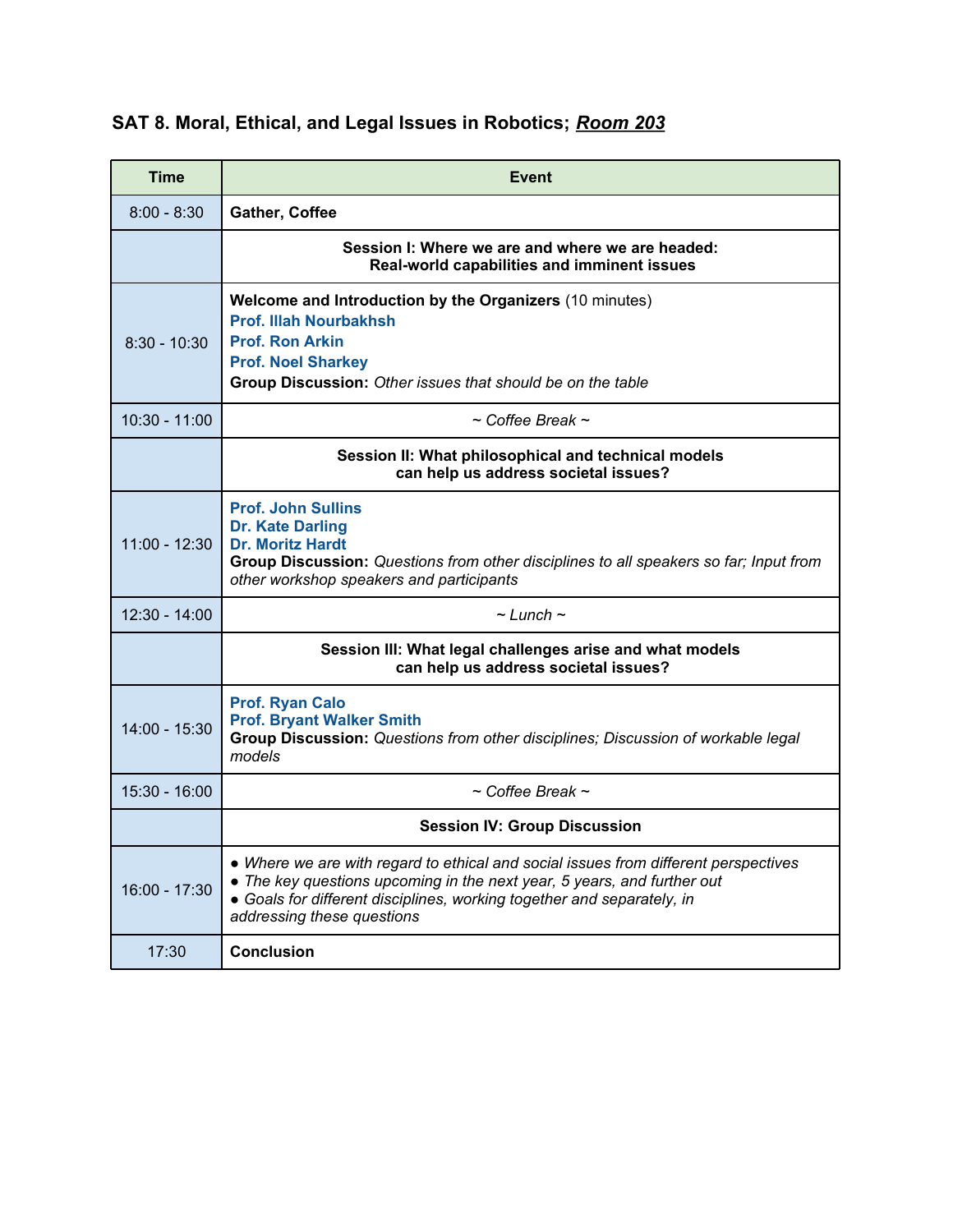| <b>Time</b>     | Event                                                                                                                            |
|-----------------|----------------------------------------------------------------------------------------------------------------------------------|
| $8:50 - 9:00$   | <b>Introduction by Rudolph Triebel and Luciano Spinello</b>                                                                      |
| $9:00 - 9:40$   | <b>Talk: Ashutosh Saxena</b>                                                                                                     |
| $9:45 - 10:30$  | <b>Talk: Michael Jordan</b>                                                                                                      |
| $10:30 - 11:00$ | $\sim$ Coffee Break $\sim$                                                                                                       |
| $11:00 - 11:45$ | <b>Talk: Jonathan How</b>                                                                                                        |
| $11:45 - 12:30$ | <b>Talk: Byron Boots</b>                                                                                                         |
| $12:30 - 14:00$ | $\sim$ Lunch $\sim$                                                                                                              |
| $14:00 - 14:10$ | Talk: Neeti Wagle and Eric Frew, Forward adaptive transfer learning for Gaussian<br>processes                                    |
| 14:10 - 14:20   | Talk: Trong Nghia Hoang et al., Nonmyopic ε-Bayes optimal active learning of<br>Gaussian processes                               |
| 14:20 - 14:30   | Talk: Nuo Xu et al., GP-Localize: Persistent mobile robot localization using online<br>sparse Gaussian process observation model |
| 14:30 - 14:40   | Talk: Ruofei Ouyang et al., Multi-Robot active sensing of non-stationary Gaussian<br>process-based environmental phenomena       |
| 14:40           | <b>Poster Session</b>                                                                                                            |

## **SAT 09. Non-parametric Learning in Robotics;** *Room 220*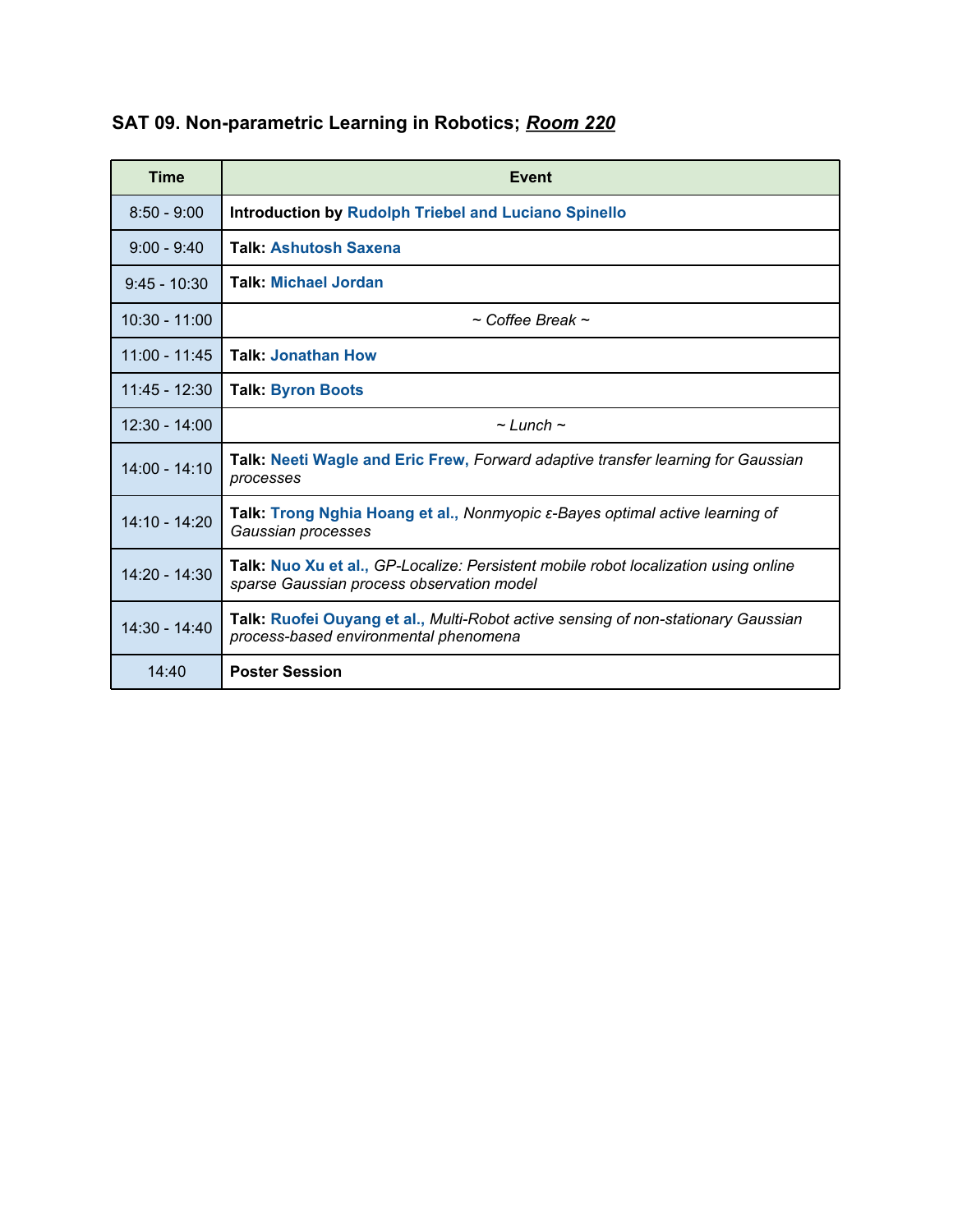## **SAT 10. Optimization Techniques for Motion Generation in Robotics;** *Room 213*

| <b>Time</b>     | Event                                                                                                                                     |
|-----------------|-------------------------------------------------------------------------------------------------------------------------------------------|
| $8:50 - 9:00$   | <b>Introduction</b>                                                                                                                       |
| $9:00 - 9:30$   | Talk: Nathan Ratliff, Planning controlled contacts                                                                                        |
| $9:30 - 10:00$  | Talk: Sergey Levine, Trajectory optimization under unknown dynamics for policy<br>search                                                  |
| $10:00 - 10:30$ | Talk: Emo Todorov, Synthesis and stabilization of contact-rich behavior with trajectory<br>optimization                                   |
| $10:30 - 11:00$ | $\sim$ Coffee Break $\sim$                                                                                                                |
| $11:00 - 11:30$ | Talk: Katja Mombaur, Models and optimization methods for human and humanoid<br>walking                                                    |
| 11:30 - 12:00   | Talk: Joan Aguilar, Eigenpostures as a tool to synthesize and analyze near optimal<br>motions for multibody systems and human high-divers |
| $12:00 - 12:30$ | Talk: Adrien Escande, Lexicographic optimization for robotics                                                                             |
| $12:30 - 12:40$ | <b>Poster Teaser</b>                                                                                                                      |
| 12:40 - 15:00   | $\sim$ Lunch $\sim$                                                                                                                       |
| $15:00 - 16:30$ | Poster Session (with parallel coffee break at 15:30 - 16:00)                                                                              |
| 16:30 - 17:00   | Talk: Anirudha Majumdar, Control and verification of high-dimensional systems with<br><b>DSOS and SDSOS programming</b>                   |
| 17:00 - 17:30   | Talk: Matthias Gerdts, Optimal control techniques for trajectory generation in<br>autonomous systems                                      |
| 17:30 - 18:00   | <b>Discussion and Conclusion</b>                                                                                                          |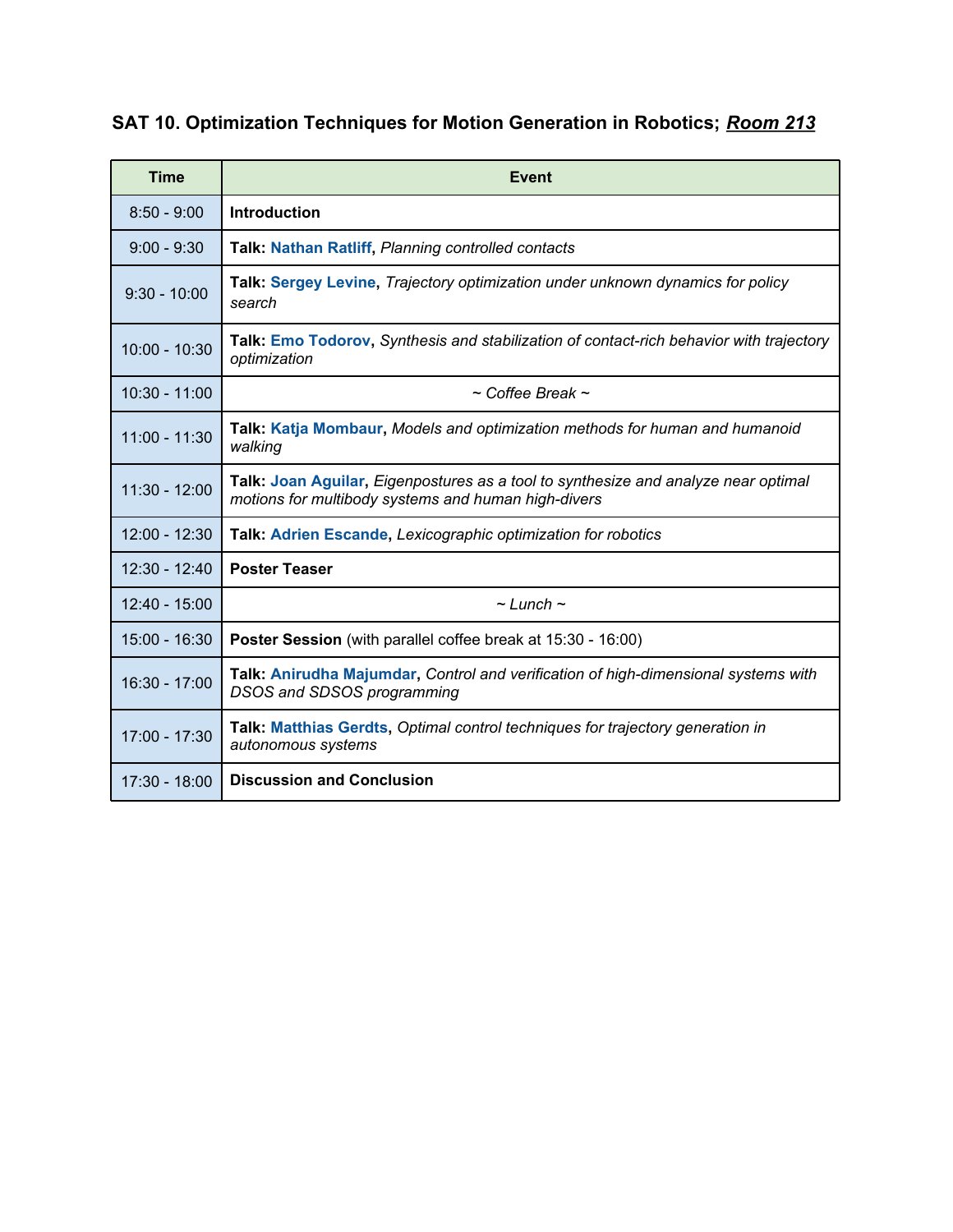#### **SAT 11. Resource-efficient Integration of Planning and Perception for True Autonomous Operation of Micro Air Vehicles (MAVs);** *Room 106*

| <b>Time</b>     | Event                                                                                                                                                                                              |
|-----------------|----------------------------------------------------------------------------------------------------------------------------------------------------------------------------------------------------|
|                 | Session I                                                                                                                                                                                          |
| $9:00 - 9:30$   | Introduction, goals and challenges                                                                                                                                                                 |
| $9:30 - 10:00$  | Plenary Talk: Mirko Kovac (Imperial College), Aerial construction and multi-modal<br>mobility with bio-inspired flying robots                                                                      |
| 10:00 - 10:30   | Contributed Talk: Teodor Tomic, Sami Haddadin, A sense of touch: External<br>wrench estimation, interaction control and collision reflexes for flying robots                                       |
| $10:30 - 11:00$ | $\sim$ Coffee Break $\sim$                                                                                                                                                                         |
|                 | <b>Session II</b>                                                                                                                                                                                  |
| $11:00 - 11:30$ | Invited Talk: Giuseppe Loianno and Vijay Kumar (UPenn), Smart phones and flying<br>robots                                                                                                          |
| 11:30 - 12:00   | Contributed Talk: Markus Achtelik (ETH), What sucks in MAV research and<br>(attempts) how to fix it                                                                                                |
| 12:00 - 12:30   | Contributed Talk: Annett Stelzer, Elmar Mair, Michael Suppa, A scalable landmark<br>data structure for resource-constrained global navigation                                                      |
| $12:30 - 15:00$ | $\sim$ Lunch $\sim$                                                                                                                                                                                |
|                 | <b>Session III</b>                                                                                                                                                                                 |
| $15:00 - 15:30$ | Live Demo Session: Live flight and flying hardware presentations                                                                                                                                   |
| 15:30 - 16:00   | Live Demo Session: Live flight and flying hardware presentations with $\sim$ Coffee Break                                                                                                          |
|                 | <b>Session IV</b>                                                                                                                                                                                  |
| 16:00 - 16:30   | Invited Talk: Davide Scaramuzza, Towards aggressive flight with vision controlled<br>quadrotors: from frame-based to event-based vision                                                            |
| 16:30 - 17:00   | <b>Contributed Talk: Stephan Weiss, Roland Brockers, Larry Matthies: Autonomous</b><br>obstacle avoidance and landing site evaluation for fast-deployable rotorcraft in earth<br>and space science |
| 17:00 - 17:30   | <b>Discussion and Conclusion</b>                                                                                                                                                                   |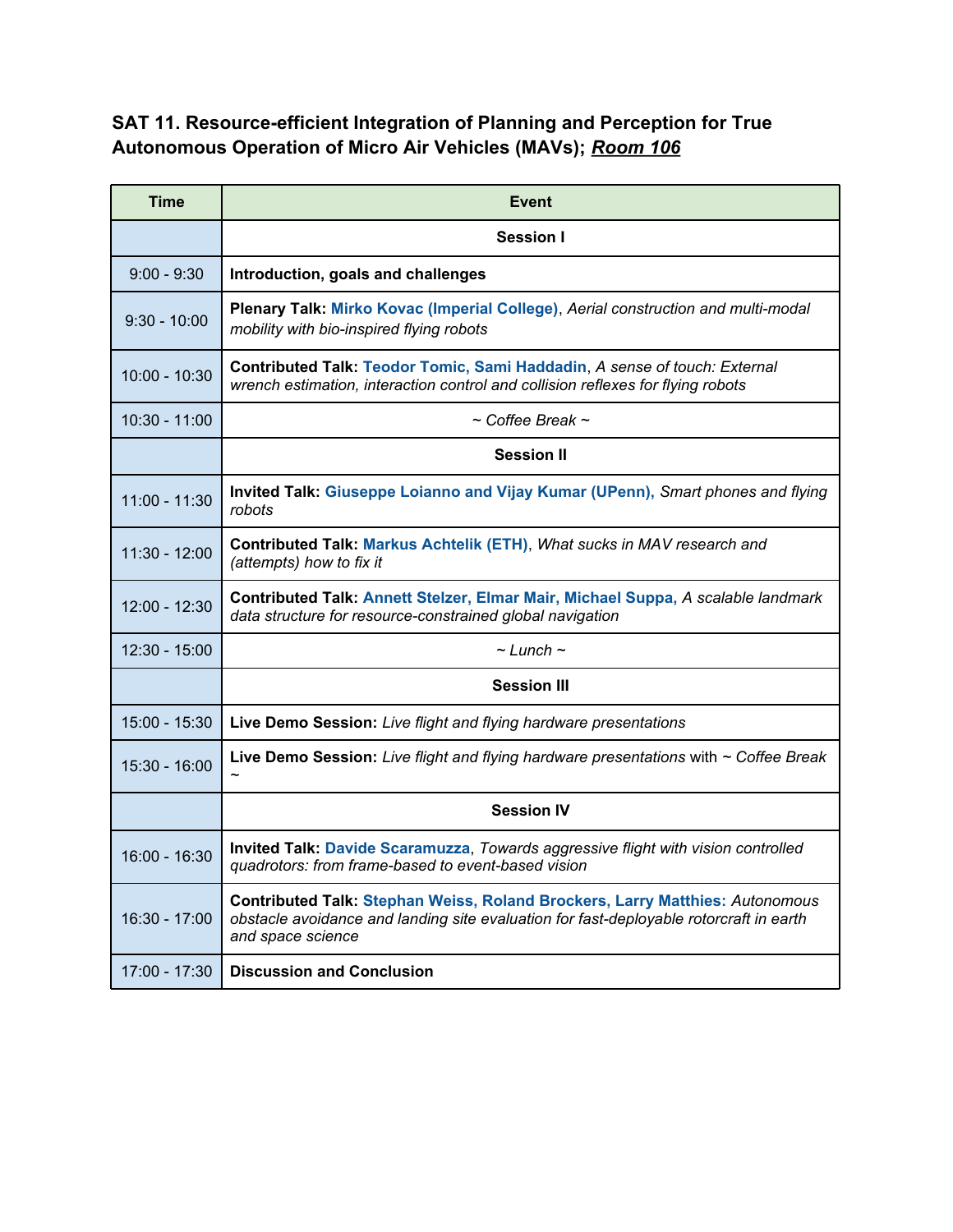### **SAT 12. Robot Makers: The Future of Digital Rapid Design and Fabrication of Robots;** *Room 122*

| <b>Time</b>     | <b>Event</b>                                                                                                                                                                                                                                                                                                                                                                                                                                                                                                                                                                      |
|-----------------|-----------------------------------------------------------------------------------------------------------------------------------------------------------------------------------------------------------------------------------------------------------------------------------------------------------------------------------------------------------------------------------------------------------------------------------------------------------------------------------------------------------------------------------------------------------------------------------|
| $9:00 - 9:20$   | <b>Introduction by RoMa Organizers</b>                                                                                                                                                                                                                                                                                                                                                                                                                                                                                                                                            |
|                 | <b>Session I: Design/Vision</b>                                                                                                                                                                                                                                                                                                                                                                                                                                                                                                                                                   |
| $9:20 - 9:50$   | Talk: Adam Stokes, Fabrication of soft robotics and integrated soft systems                                                                                                                                                                                                                                                                                                                                                                                                                                                                                                       |
| $9:50 - 10:30$  | 10+2-Minute Presentations<br>Joshua Schultz and Peter Hawrylak, Modular actuation systems: A scalable solution for delivering<br>robotic performance<br>Yigit Menguc, Conor Walsh and Robert Wood, Design for manufacturability of soft sensors with<br>discretized stiffness gradients<br>Yash Mulgaonkar and Vijay Kumar, Open-source, printable pico-quadrotor                                                                                                                                                                                                                 |
| $10:30 - 11:00$ | $\sim$ Coffee Break $\sim$                                                                                                                                                                                                                                                                                                                                                                                                                                                                                                                                                        |
|                 | <b>Session II: Fabrication</b>                                                                                                                                                                                                                                                                                                                                                                                                                                                                                                                                                    |
| $11:00 - 11:30$ | Talk: Nikolaus Correll, Robotic materials: From smart polymers to computational meta-materials                                                                                                                                                                                                                                                                                                                                                                                                                                                                                    |
| $11:30 - 12:30$ | Talk: Joseph Greenspun, Daniel Drew and Kristofer Pister, Investigation of atmospheric ion<br>thrusters using rapid prototyping techniques<br>Talk: Michael Wehner, Nicholas Bartlett, Yigit Menguc, Carlneil Domkam and Robert Wood,<br>Multimaterial devices expand the design-space for soft robotics<br>Talk: Mauricio Dias and Bruno Silva, Low cost robot design for research and educational purposes<br>Talk: Gregory McCarthy, Daniil Effraimidis, Brian Jennings, Nicholas Corso, Cagdas Onal and<br>Marko Popovic, Hydraulically Actuated Muscle (HAM) exo-musculature |
| $12:30 - 14:00$ | $\sim$ Lunch $\sim$                                                                                                                                                                                                                                                                                                                                                                                                                                                                                                                                                               |
|                 | <b>Session III: Software</b>                                                                                                                                                                                                                                                                                                                                                                                                                                                                                                                                                      |
| $14:00 - 14:30$ | Talk: Oleg Sokolsky, Architectural modeling for model-based engineering: The AADL perspective                                                                                                                                                                                                                                                                                                                                                                                                                                                                                     |
| 14:30 - 15:00   | Talk: Daniel M. Aukes, PopupCAD: A new design tool for developing inherently-manufacturable<br>laminate devices                                                                                                                                                                                                                                                                                                                                                                                                                                                                   |
| 15:00 - 15:30   | Talk: Donal Holland, Evelyn Park, Panagiotis Polygerinos and Conor Walsh, Online resources to<br>support on-demand design and fabrication of soft robotic devices<br>Talk: Matt Bunting and Jonathan Sprinkle, Rapid prototyping of Dmitri, a hexapod robot<br>Talk: Joseph Delpreto, Ankur Mehta and Daniela Rus, Cogeneration of electrical and software<br>designs from structural specifications                                                                                                                                                                              |
| $15:30 - 16:00$ | $\sim$ Coffee Break $\sim$                                                                                                                                                                                                                                                                                                                                                                                                                                                                                                                                                        |
|                 | <b>Session IV: Future Directions</b>                                                                                                                                                                                                                                                                                                                                                                                                                                                                                                                                              |
| 16:00 - 16:30   | Talk: Mark Yim, Design issues in robotic performance art                                                                                                                                                                                                                                                                                                                                                                                                                                                                                                                          |
| $16:30 - 16:50$ | Talk: Kamilo Melo, Manolo Garabini, Giorgio Grioli, Manuel Catalano, Lorenzo Malagia and<br>Antonio Bicchi, Open source VSA-CubeBots for rapid soft robot prototyping                                                                                                                                                                                                                                                                                                                                                                                                             |
| 16:50 - 17:50   | <b>Discussion</b>                                                                                                                                                                                                                                                                                                                                                                                                                                                                                                                                                                 |
| 17:50 - 18:00   | <b>Conclusion</b>                                                                                                                                                                                                                                                                                                                                                                                                                                                                                                                                                                 |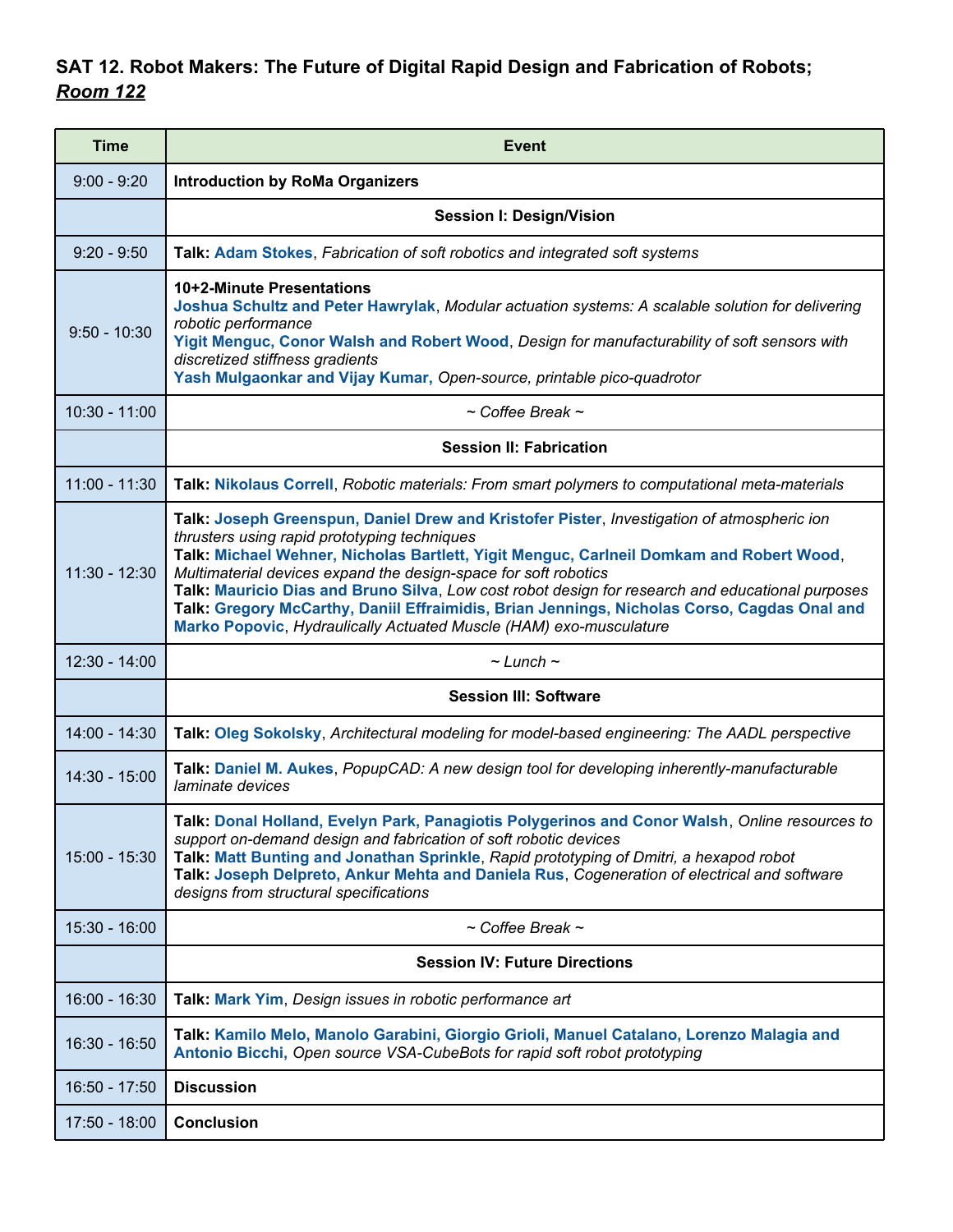### **SAT 13. Workshop on Robotics Methods for Structural and Dynamic Modeling of Molecular Systems;** *Room 206*

| <b>Time</b>     | <b>Event</b>                                                                                                                                                                                                                                                                                                                                                                                                                                                             |
|-----------------|--------------------------------------------------------------------------------------------------------------------------------------------------------------------------------------------------------------------------------------------------------------------------------------------------------------------------------------------------------------------------------------------------------------------------------------------------------------------------|
| $8:00 - 9:00$   | <b>Morning Coffee and Poster Setup</b>                                                                                                                                                                                                                                                                                                                                                                                                                                   |
| $9:00 - 9:05$   | <b>Welcome and Introductions</b>                                                                                                                                                                                                                                                                                                                                                                                                                                         |
| $9:05 - 9:50$   | Invited Talk: Greg Chirikjian, Configuration spaces of symmetry-constrained motions in crystals                                                                                                                                                                                                                                                                                                                                                                          |
| $9:50 - 10:10$  | Talk: Gregory S. Chirikjian and Bernard Shiffman, Collision-Free configuration-spaces in<br>macromolecular crystals                                                                                                                                                                                                                                                                                                                                                      |
| $10:10 - 10:30$ | Talk: Stephane Redon, Editing molecular structures with smoothed articulated-body accelerations                                                                                                                                                                                                                                                                                                                                                                          |
| $10:30 - 11:00$ | $\sim$ Coffee Break $\sim$                                                                                                                                                                                                                                                                                                                                                                                                                                               |
| $11:00 - 11:20$ | Talk: Kevin Molloy, Rudy Clausen and Amarda Shehu, On the stochastic roadmap to model<br>functionally-related structural transitions in wildtype and variant proteins                                                                                                                                                                                                                                                                                                    |
| $11:20 - 11:40$ | Talk: Chinwe Ekenna, Shawna Thomas and Nancy Amato, Adaptive neighbor connection aids<br>protein motion modeling                                                                                                                                                                                                                                                                                                                                                         |
| $11:40 - 12:00$ | Talk: Hyuntae Na and Guang Song, An efficient method for quantitative delineation of how protein<br>breathing motions open ligand migration channels                                                                                                                                                                                                                                                                                                                     |
| 12:00 - 12:20   | Talk: Mojie Duan, Minghai Li, Li Han and Shuanghong Huo, Geometric issues in dimensionality<br>reduction and protein conformation space                                                                                                                                                                                                                                                                                                                                  |
| $12:20 - 14:00$ | $\sim$ Lunch $\sim$                                                                                                                                                                                                                                                                                                                                                                                                                                                      |
| 14:00 - 15:00   | Invited Talk: Lydia Kavraki, Geometry and robotics-inspired methods for the analysis of protein<br>function                                                                                                                                                                                                                                                                                                                                                              |
| $15:00 - 15:15$ | Talk: Torin Adamson, John Baxter, Kasra Manavi, Bruna Jacobson and Lydia Tapia,<br>Crowdsourced molecular docking using path-planning and haptic devices                                                                                                                                                                                                                                                                                                                 |
| 15:15 - 15:20   | Poster: Mark Moll, Drew H. Bryant, and Lydia E. Kavraki, Functional annotation of proteins through<br>substructure matching                                                                                                                                                                                                                                                                                                                                              |
| 15:20 - 15:25   | Poster: Elizabeth Beattie, Edward Steager and Vijay Kumar, Effect of geometry and bacterial<br>collisions on the motion of micro bio robots                                                                                                                                                                                                                                                                                                                              |
| $15:25 - 16:15$ | ~ Coffee Break (and Poster Session) ~<br>Poster: Xiaohua Zhang, Sergio Wong and Felice Lightstone, Toward fully automated high<br>performance computing drug discovery: A massively parallel virtual screening pipeline for docking and<br>molecular mechanics/generalized born surface area rescoring to improve enrichment<br>Poster: Denise Wong, Edward B. Steager and Vijay Kumar, Characterizing synthetically<br>engineered cells for sensors in micro bio robots |
| $16:15 - 16:35$ | Talk: Kasra Manavi and Lydia Tapia, Influence of model resolution on antibody aggregation<br>simulations                                                                                                                                                                                                                                                                                                                                                                 |
| $16:35 - 16:55$ | Talk: Aaron Lindsey, Hsin-Yi Yeh, Chih-Peng Wu, Shawna Thomas and Nancy Amato, Improving<br>decoy databases for protein folding algorithms                                                                                                                                                                                                                                                                                                                               |
| $16:55 - 17:15$ | Talk: Jing He and Dong Si, Towards de novo folding of protein structures from Cryo-EM 3D images<br>at medium resolutions                                                                                                                                                                                                                                                                                                                                                 |
| 17:15           | <b>Discussion</b>                                                                                                                                                                                                                                                                                                                                                                                                                                                        |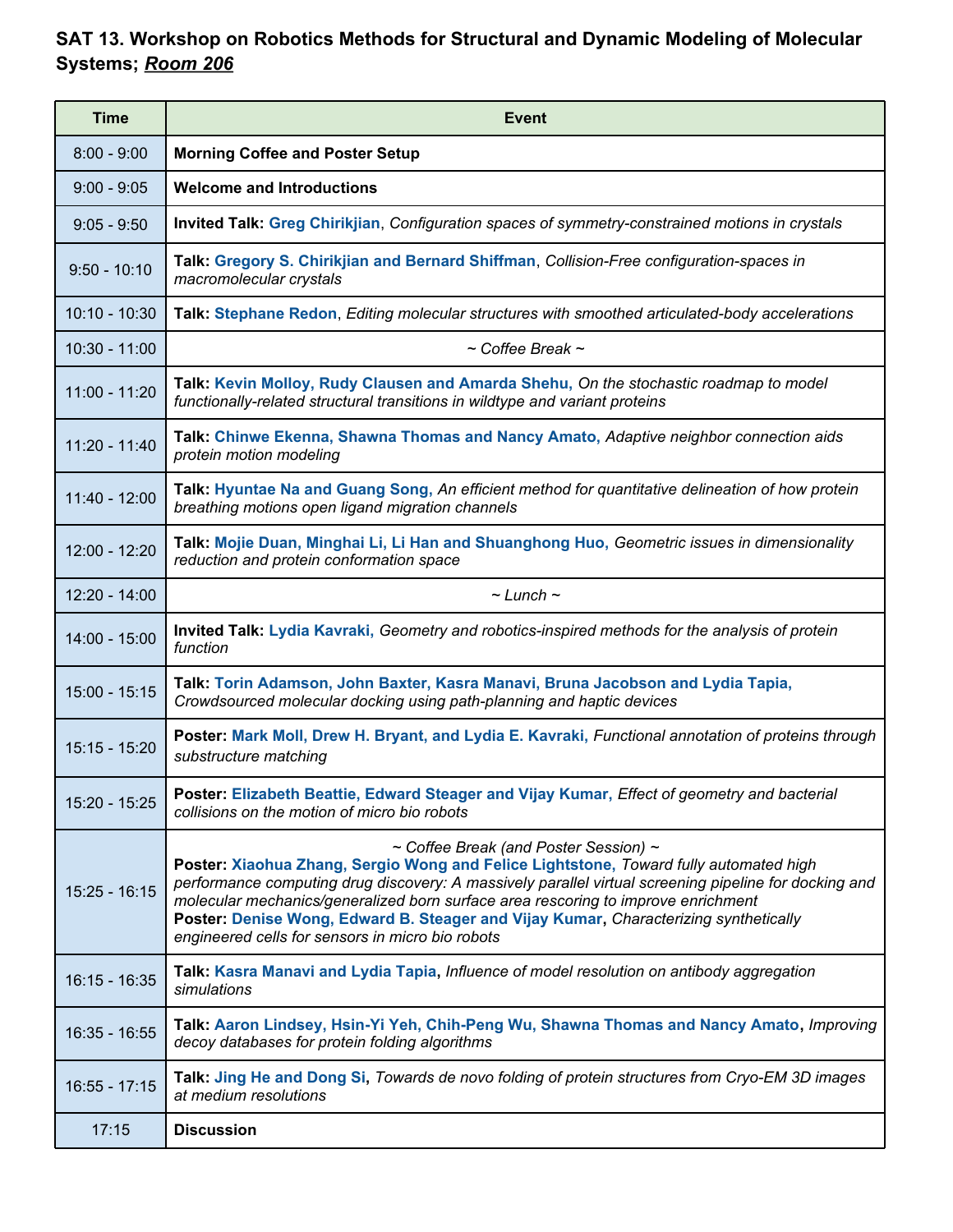|  | SAT 14. Workshop on Women in Robotics; Room 100 |  |  |  |
|--|-------------------------------------------------|--|--|--|
|--|-------------------------------------------------|--|--|--|

| Time            | Event                                                                                                                              |
|-----------------|------------------------------------------------------------------------------------------------------------------------------------|
| $9:00 - 10:30$  | <b>Talk 1: Allison Okamura</b><br><b>Talk 2: Julie Shah</b>                                                                        |
| $10:30 - 11:00$ | $\sim$ Coffee Break $\sim$                                                                                                         |
| $11:00 - 12:30$ | Talk 3: Leila Takayama<br><b>Poster Session</b>                                                                                    |
| $12:30 - 14:00$ | $\sim$ Lunch $\sim$                                                                                                                |
| 14:00 - 15:30   | <b>Talk 4: Aude Billard</b><br><b>Talk 5: Manuela Veloso</b>                                                                       |
| $15:30 - 16:00$ | $\sim$ Coffee Break $\sim$                                                                                                         |
| $16:00 - 18:00$ | Talk 6: Nora Ayanian<br><b>WIE in RAS and IEEE: Laura Margheri</b><br><b>Career Panel Discussion, Q&amp;A</b><br><b>Conclusion</b> |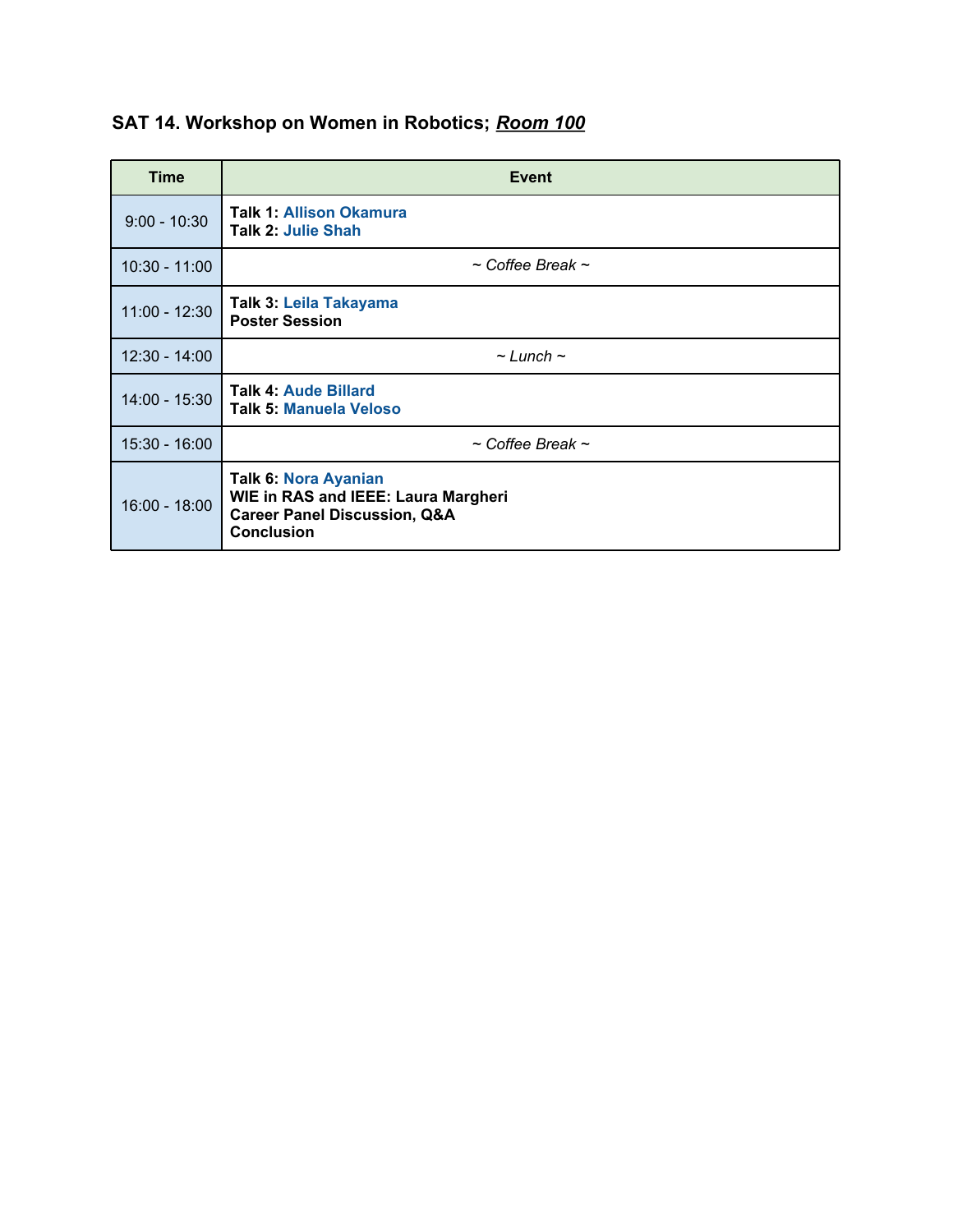## **SUN 1. Affordances in Vision for Cognitive Robotics;** *Room 100*

| <b>Time</b>     | <b>Event</b>                                                                                                                                                   |  |
|-----------------|----------------------------------------------------------------------------------------------------------------------------------------------------------------|--|
|                 | <b>Session I: Affordances in Computer Vision</b>                                                                                                               |  |
| $8:45 - 9:30$   | Talk: Prof. Abhinav Gupta (CMU), Humans, objects, and actions                                                                                                  |  |
| $9:30 - 9:40$   | Talk: Mahmudul Hassan and Anuja Dharmaratne (Monash Univ.), Predicting<br>abnormalities in complex human-object interaction by using object affordance context |  |
| $9:40 - 10:05$  | Talk: Martin Giesel and Qasim Zaidi (SUNY), Rapid sensing of material affordances                                                                              |  |
| $10:05 - 10:20$ | $\sim$ Coffee Break $\sim$                                                                                                                                     |  |
| 10:20 - 10:45   | Talk: Jan Tuennermann, Baerbel Mertsching (Univ. Paderborn), Saliency and<br>affordance in artificial visual attention                                         |  |
| $10:45 - 11:05$ | Open Discussion on Papers and Vision for Vision Research                                                                                                       |  |
|                 | <b>Session II: Affordances in Cognitive Robotics</b>                                                                                                           |  |
| $11:05 - 11:50$ | Talk: Prof. Ashutosh Saxena (Cornell Univ), Physically-grounded Affordances for<br>Perception, Planning and Language                                           |  |
| 11:50 - 14:50   | $\sim$ Lunch $\sim$                                                                                                                                            |  |
| $14:50 - 15:00$ | <b>Posters QA Session</b>                                                                                                                                      |  |
| $15:00 - 15:10$ | Talk: David Inkyu Kim and Gaurav Sukhatme (USC), Semantic mapping of object<br>affordance by interactive manipulation                                          |  |
| 15:10 - 15:30   | Talk: Vivian Chu and Andrea L. Thomaz (Gatech), Understanding the role of haptics<br>in affordances                                                            |  |
| 15:30 - 16:00   | Talk: Walter A. Talbott and Javier Movellan (UCSD), A Computational framework for<br>visual perception of inertial affordances                                 |  |
| 16:00 - 16:20   | ~ Coffee Break (and Poster Session) ~                                                                                                                          |  |
| 16:20 - 16:40   | Open Discussion on Papers and Vision for Future Research                                                                                                       |  |
|                 | Session III: Psychophysics and Neurobiology of Affordances                                                                                                     |  |
| 16:40 - 17:10   | Talk: David Abel, Gabriel Barth-Maron, James MacGlashan, and Stefanie Tellex<br>(Brown Univ.), Towards affordance-aware planning                               |  |
| 17:10 - 17:30   | Talk: Ana-Maria Olteteanu and Christian Freksa (Univ. Bremen), Towards<br>affordance-based solving of object insight problems                                  |  |
| 17:30 - 17:50   | Talk: Sterling Somers (Carleton Univ.), A symbolic approach to affordances using<br><b>SGOMS</b>                                                               |  |
| 17:50 - 18:35   | Talk: Prof. Jerome Feldman (UC Berkeley), Affordances, actionability, and simulation                                                                           |  |
| 18:35 - 18:45   | <b>Closing Remarks</b>                                                                                                                                         |  |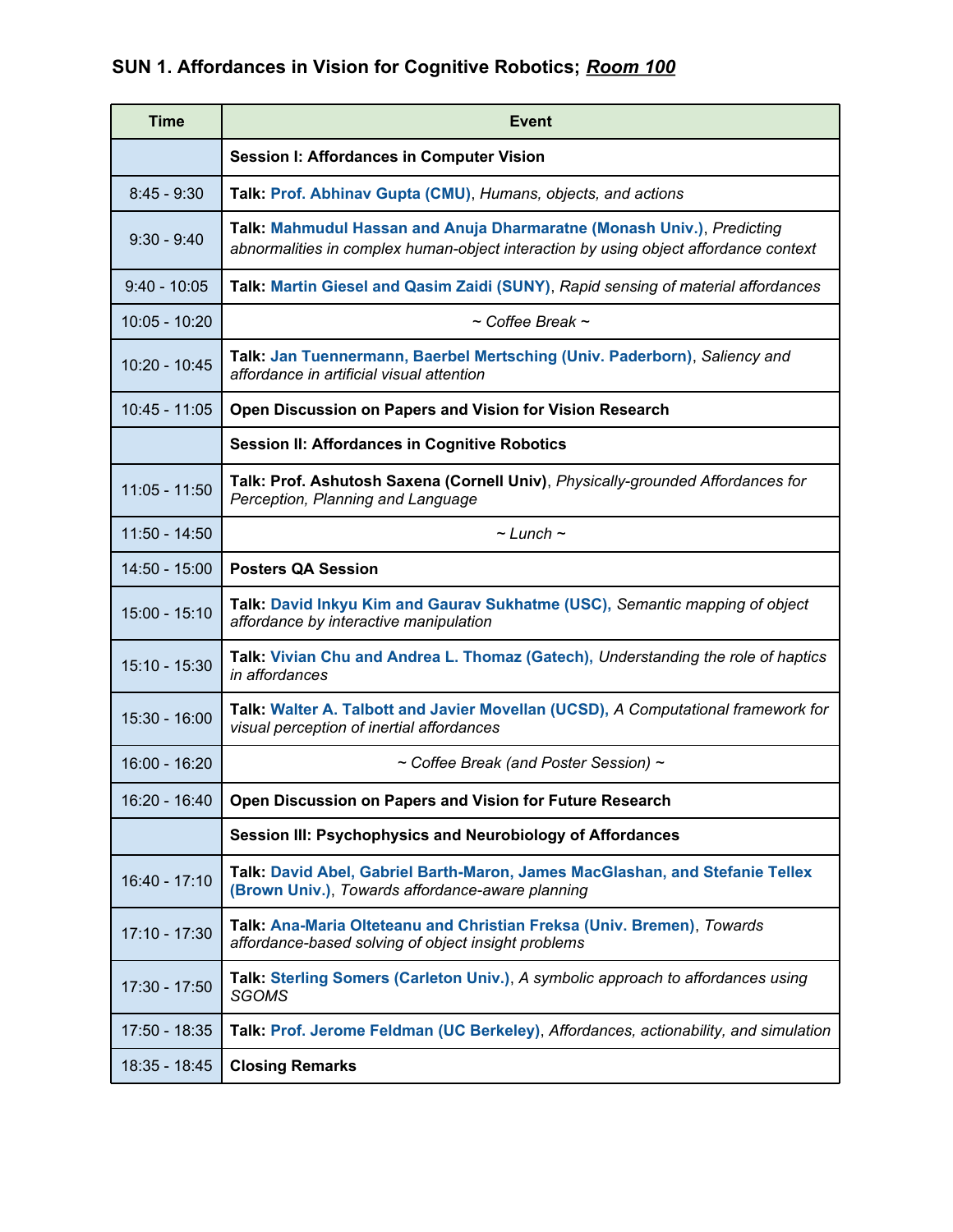#### **SUN 2. Communication-aware Robotics: New Tools for Multi-Robot Networks, Autonomous Vehicles, and Localization;** *Room 122*

| <b>Time</b>     | Event                                                                                                                                                                                                                                                                                                                                                                                                                                                                                                                                                                            |  |  |
|-----------------|----------------------------------------------------------------------------------------------------------------------------------------------------------------------------------------------------------------------------------------------------------------------------------------------------------------------------------------------------------------------------------------------------------------------------------------------------------------------------------------------------------------------------------------------------------------------------------|--|--|
| $8:25 - 8:30$   | Opening                                                                                                                                                                                                                                                                                                                                                                                                                                                                                                                                                                          |  |  |
| $8:30 - 9:10$   | Keynote Talk: Dina Katabi, New approaches for leveraging radio signals in robotics                                                                                                                                                                                                                                                                                                                                                                                                                                                                                               |  |  |
| $9:10 - 9:35$   | Invited Talk: Gaurav Sukhatme, Communication aware robotics: Models and<br>abstractions                                                                                                                                                                                                                                                                                                                                                                                                                                                                                          |  |  |
| $9:35 - 10:00$  | Invited Talk: Romit Roy Choudhury, Mobile infrastructure: Challenges, opportunities,<br>and applications                                                                                                                                                                                                                                                                                                                                                                                                                                                                         |  |  |
| 10:00 - 10:20   | $\sim$ Coffee Break $\sim$                                                                                                                                                                                                                                                                                                                                                                                                                                                                                                                                                       |  |  |
| 10:20 - 10:45   | <b>Invited Talk: Venkat Padmanabhan, Tracking users indoors: From localization to</b><br>physical analytics                                                                                                                                                                                                                                                                                                                                                                                                                                                                      |  |  |
| $10:45 - 11:10$ | <b>Invited Talk: Sonia Martinez, Robot coordination through opportunistic</b><br>communications                                                                                                                                                                                                                                                                                                                                                                                                                                                                                  |  |  |
| $11:10 - 11:50$ | <b>Roundtable Discussion with Invited Speakers</b>                                                                                                                                                                                                                                                                                                                                                                                                                                                                                                                               |  |  |
| $11:50 - 15:00$ | $\sim$ Lunch $\sim$                                                                                                                                                                                                                                                                                                                                                                                                                                                                                                                                                              |  |  |
| 15:00 - 15:25   | Invited Talk: Vijay Kumar, Cooperative detection, localization and mapping of targets<br>and the environment with heterogeneous robots                                                                                                                                                                                                                                                                                                                                                                                                                                           |  |  |
| $15:25 - 16:30$ | <b>Lightning Round I:</b><br>Kiran Joshi, Promoting RF signal fadings: A solution for localization and navigation in<br>tunnel-like featureless environments<br><b>Carlos Rizzo, Sensing and imaging while communicating</b><br>Ramviyas Parasuraman, A fast radio signal strength prediction algorithm for mobile<br>robots in unknown environments<br>Soon-Jo Chung, Distance optimal target assignment for networked robots with<br>communication and target-sensing limitations<br>James Stephan, Autonomous motion control of robot teams while preserving<br>communication |  |  |
| 16:30 - 17:00   | $\sim$ Coffee Break $\sim$                                                                                                                                                                                                                                                                                                                                                                                                                                                                                                                                                       |  |  |
| 17:00 - 17:30   | <b>Lightning Round I:</b><br>Christopher Amato, Combined planning under uncertainty for communication and<br>control in multi-robot teams<br>Omur Arslan, A recursive, distributed minimum spanning tree algorithm for mobile ad<br>hoc networks                                                                                                                                                                                                                                                                                                                                 |  |  |
| $17:30 - 17:50$ | Invited Talk: Yasamin Mostofi, Robotics and RF: Opportunities and challenges                                                                                                                                                                                                                                                                                                                                                                                                                                                                                                     |  |  |
| 17:50 - 18:15   | <b>Invited Talk: Bhaskar Krishnamachari, Controlling mobility to improve wireless</b><br>network performance                                                                                                                                                                                                                                                                                                                                                                                                                                                                     |  |  |
| 18:15           | <b>Closing Remarks</b>                                                                                                                                                                                                                                                                                                                                                                                                                                                                                                                                                           |  |  |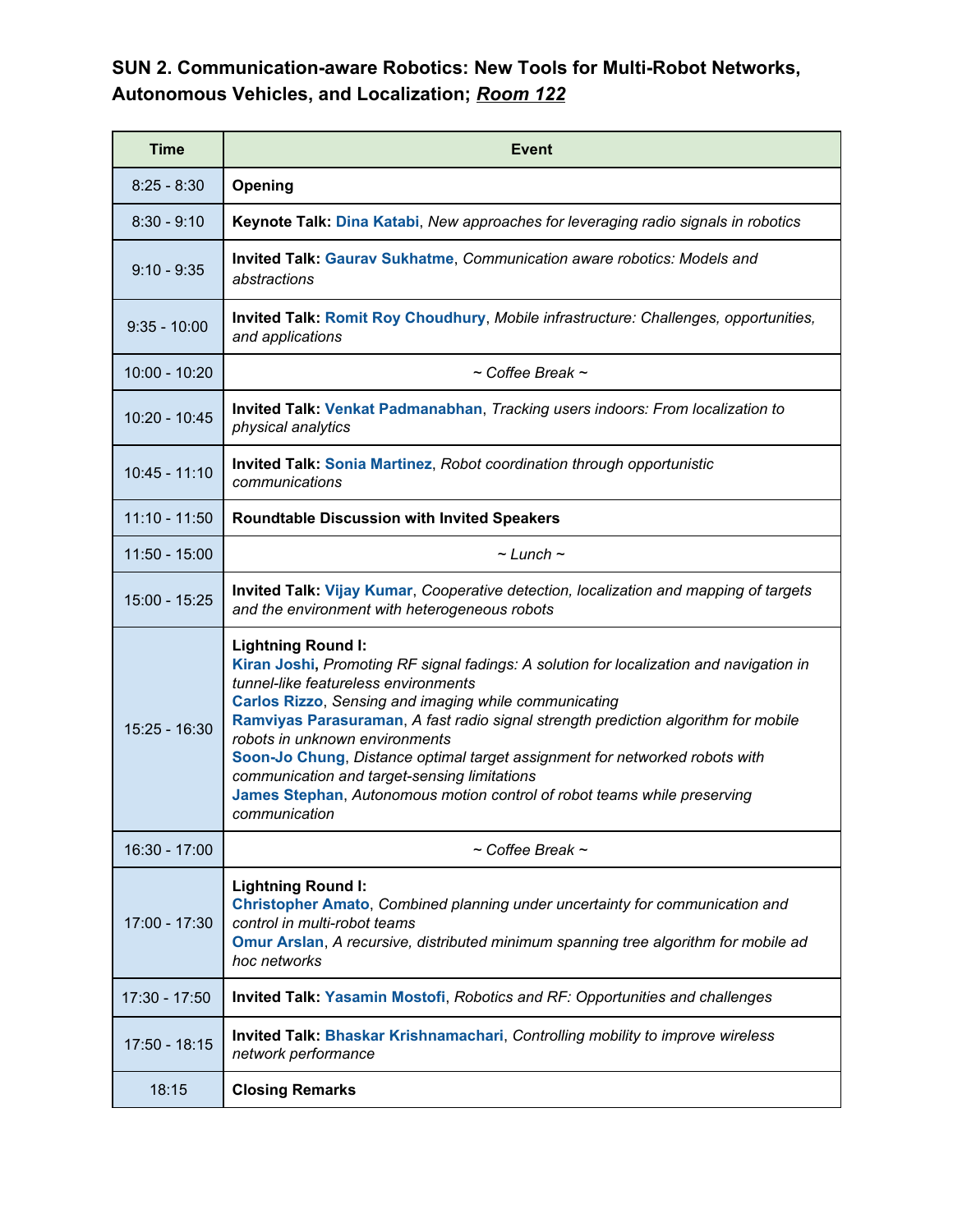### **SUN 3. Constrained Decision-making in Robotics: Models, Algorithms, and Applications;** *Room 210*

| <b>Time</b>     | <b>Event</b>                                                                                                                                                                                                                                                                                                                                                                                                                                                                                                                                                                                                                                                                    |  |  |
|-----------------|---------------------------------------------------------------------------------------------------------------------------------------------------------------------------------------------------------------------------------------------------------------------------------------------------------------------------------------------------------------------------------------------------------------------------------------------------------------------------------------------------------------------------------------------------------------------------------------------------------------------------------------------------------------------------------|--|--|
| $8:20 - 8:30$   | <b>Welcome Address, Stefano Carpin and Marco Pavone</b>                                                                                                                                                                                                                                                                                                                                                                                                                                                                                                                                                                                                                         |  |  |
| $8:30 - 9:00$   | Talk: Marco Pavone, Risk-averse and risk-constrained stochastic optimal control                                                                                                                                                                                                                                                                                                                                                                                                                                                                                                                                                                                                 |  |  |
| $9:00 - 9:30$   | Talk: Rahul Jain, Risk-aware stochastic optimization                                                                                                                                                                                                                                                                                                                                                                                                                                                                                                                                                                                                                            |  |  |
| $9:30 - 10:00$  | Talk: Emilio Frazzoli and Pratik Chaudhari, Sampling-based algorithms for risk-<br>constrained autonomous urban navigation                                                                                                                                                                                                                                                                                                                                                                                                                                                                                                                                                      |  |  |
| $10:00 - 10:30$ | $\sim$ Coffee Break $\sim$                                                                                                                                                                                                                                                                                                                                                                                                                                                                                                                                                                                                                                                      |  |  |
| $10:30 - 11:00$ | Talk: Masahiro Ono, Chance-constrained optimal control: From smart grid to Mars<br>EDL and mobility planning                                                                                                                                                                                                                                                                                                                                                                                                                                                                                                                                                                    |  |  |
| $11:00 - 11:30$ | Talk: My kel Kochenderfer, A decision theoretic approach for next generation aircraft<br>collision avoidance                                                                                                                                                                                                                                                                                                                                                                                                                                                                                                                                                                    |  |  |
| $11:30 - 15:00$ | $\sim$ Lunch $\sim$                                                                                                                                                                                                                                                                                                                                                                                                                                                                                                                                                                                                                                                             |  |  |
| $15:00 - 15:30$ | <b>Poster Session</b><br>Poster: S.D. Bopardikar, B. Englot, A. Speranzon, Chance-constrained multi-<br>objective path planning under state uncertainty<br>Poster: Y. Cui, J.T. Lane, R. Voyles, Real-time, on-board system health management<br>for resource constrained field robotics<br>Poster: N. Demir, B. Acikmese, Probabilistic density control of swarms of mobile<br>agents with generalized safety constraints<br>Poster: C. Erdogan, M. Stilman, Ensuring buildability of simple machine designs with<br>task-constrained motion planning<br>Poster: S. Feyzabadi, S. Carpin, Risk-aware path planning using hierarchical<br>constrained Markov decision processes |  |  |
| 15:30 - 16:00   | Talk: Alessandro Pinto, Application of constrained decision processes to mission<br>planning                                                                                                                                                                                                                                                                                                                                                                                                                                                                                                                                                                                    |  |  |
| 16:00 - 16:30   | Talk: Gaurav Sukhatme, Beyond information gathering: Physical sampling as a<br>constrained decision-making problem                                                                                                                                                                                                                                                                                                                                                                                                                                                                                                                                                              |  |  |
| 16:30 - 17:00   | $\sim$ Coffee Break $\sim$                                                                                                                                                                                                                                                                                                                                                                                                                                                                                                                                                                                                                                                      |  |  |
| $17:00 - 17:30$ | <b>Discussion and Concluding Remarks</b>                                                                                                                                                                                                                                                                                                                                                                                                                                                                                                                                                                                                                                        |  |  |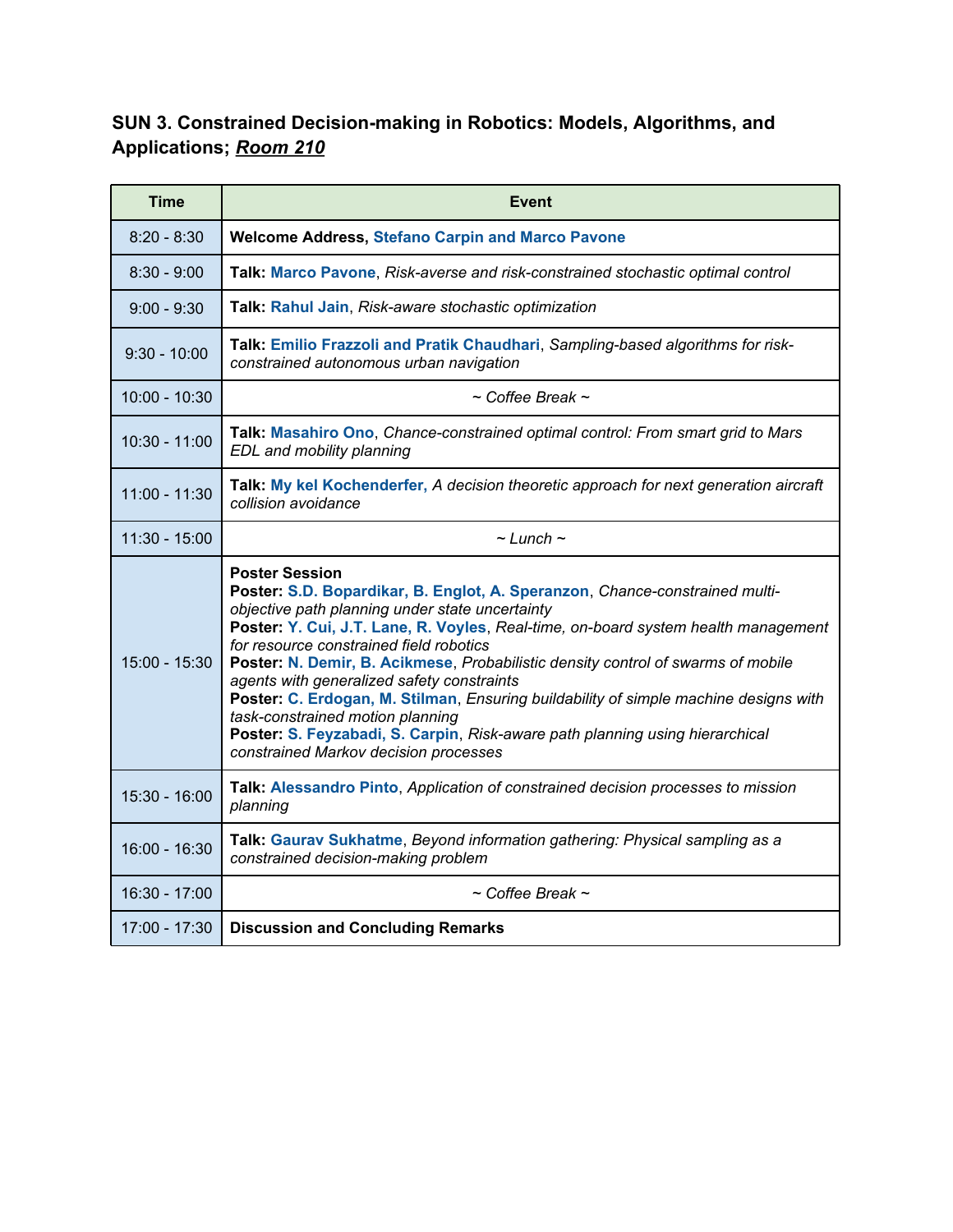# **SUN 4. Dynamic Locomotion;** *Room 220*

| <b>Time</b>     | <b>Event</b>                                                                                                                |  |  |
|-----------------|-----------------------------------------------------------------------------------------------------------------------------|--|--|
| $7:55 - 8:00$   | <b>Welcome and Introduction: Aaron Ames, Koushil Sreenath</b>                                                               |  |  |
|                 | <b>Session on Dynamics</b>                                                                                                  |  |  |
| $8:00 - 8:25$   | Talk: Andre Seyfarth, Conceptual models for real-world locomotion                                                           |  |  |
| $8:25 - 8:50$   | Talk: Hartmut Geyer, Decentralized control in natural and artificial legged systems                                         |  |  |
| $8:50 - 9:15$   | Talk: Jonathan Hurst, A case for spring-mass physics in legged robots                                                       |  |  |
| $9:15 - 9:40$   | <b>Talk: Katja Mombaur</b>                                                                                                  |  |  |
| $9:40 - 10:05$  | Talk: Manoj Srinivasan, Energy optimality in novel locomotion tasks: Experiments, theory, and simple Models                 |  |  |
| $10:05 - 10:20$ | $\sim$ Coffee Break $\sim$                                                                                                  |  |  |
| $10:20 - 10:40$ | Talk: loannis Poulakakis, Quadrupedal running with torso compliance                                                         |  |  |
|                 | <b>Session on Control</b>                                                                                                   |  |  |
| $10:40 - 11:05$ | Talk: Emo Todorov, Estimation and control as dual trajectory optimization problems                                          |  |  |
| $11:05 - 11:30$ | Talk: Anton Shiraev, Dynamical walking with two and more passive degrees of freedom                                         |  |  |
| $11:30 - 11:50$ | Talk: Kaveh Hamed (Jessy Grizzle), Continuous-time controllers for robust stabilization of 3D bipedal walking               |  |  |
| $11:50 - 15:00$ | $\sim$ Lunch $\sim$                                                                                                         |  |  |
| 15:00 - 15:20   | Talk: Koushil Sreenath, Control Lyapunov function based quadratic programs for torque saturated bipedal<br>walking          |  |  |
| 15:20 - 15:40   | Talk: Aaron Ames, Dynamic multi-contact bipedal walking                                                                     |  |  |
| 15:40 - 16:00   | Talk: Robert Gregg, Virtual constraint control of a powered prosthetic leg: Experiments with transfemoral<br>amputees       |  |  |
|                 | <b>Session on Control</b>                                                                                                   |  |  |
| $16:00 - 16:20$ | Talk: Aaron Johnson (Dan Koditschek), Gait design using self-manipulation                                                   |  |  |
| 16:20 - 16:35   | Talk: Sergey Levine (Pieter Abbeel), Learning locomotion controllers via trajectory optimization                            |  |  |
| $16:35 - 17:00$ | $\sim$ Coffee Break $\sim$                                                                                                  |  |  |
| 17:00 - 17:20   | Talk: Scott Kuindersma (Russ Tedrake), whole-body dynamic locomotion planning and control for a hydraulic<br>humanoid robot |  |  |
| 17:20 - 17:40   | Talk: Siyuan Feng (Chris Atkeson), Optimization-based full body control for the DARPA Robotics Challenge                    |  |  |
| 17:40 - 18:00   | Talk: Cenk Oguz Saglam (Katie Byl), Biped locomotion as a metastable Markov decision process                                |  |  |
| 18:00 - 18:20   | Talk: Pranav Bhousle, Gait planning and control of walking robots based on energy regulation between steps                  |  |  |
| 18:20 - 18:35   | Talk: Massimo Vespignani (Auke Ijspeert), Sensorized foot design for robust locomotion: A study using<br>cheetah-cub        |  |  |
| 18:35 - 18:50   | Talk: John Schulman (Pieter Abbeel), Learning locomotion controllers with a policy iteration algorithms                     |  |  |
| 18:50 - 18:55   | <b>Closing Remarks: Aaron Ames, Koushil Sreenath</b>                                                                        |  |  |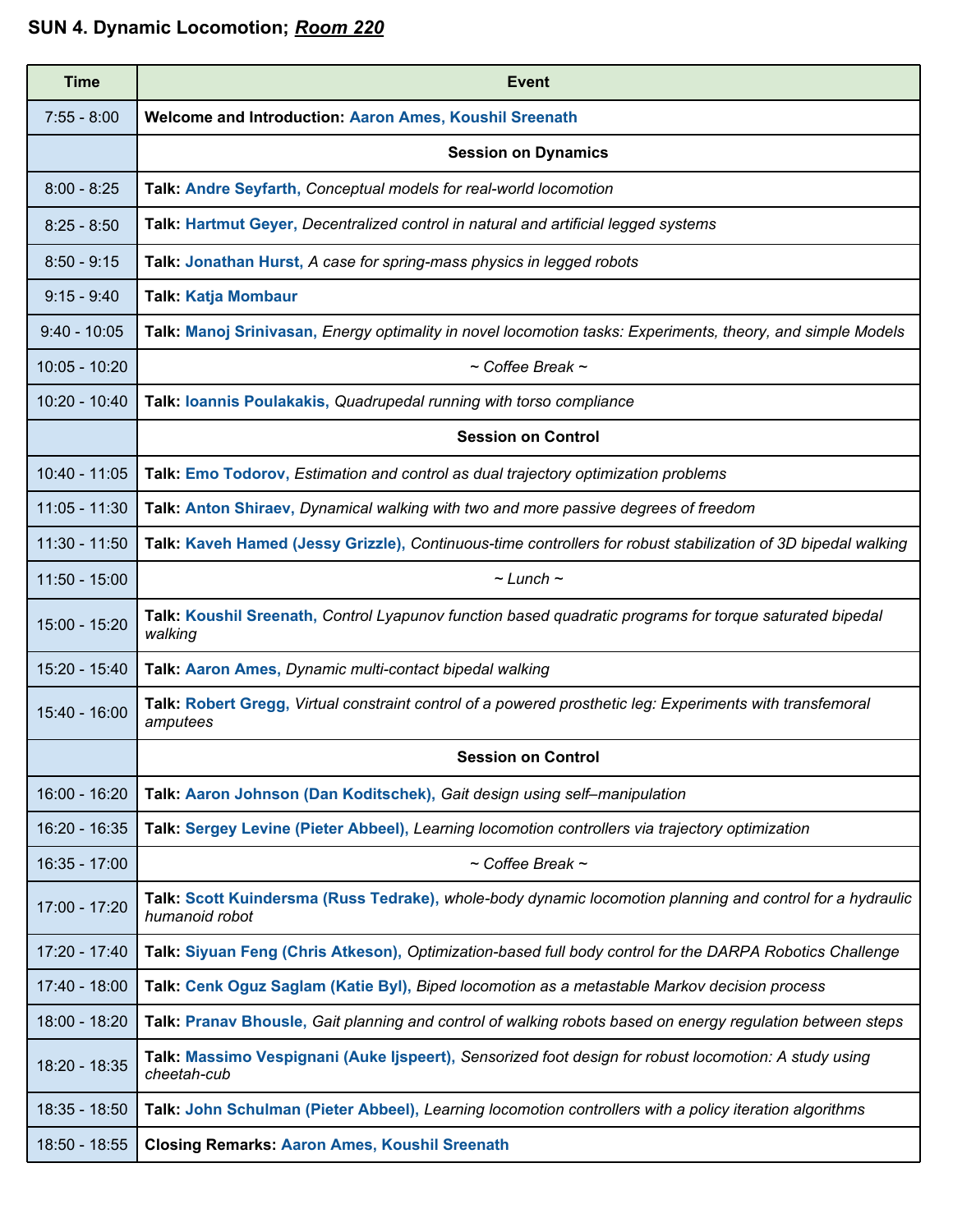| SUN 5. Guaranteed Safety for Uncertain Robotic Systems; Room 24 |  |  |  |  |  |
|-----------------------------------------------------------------|--|--|--|--|--|
|-----------------------------------------------------------------|--|--|--|--|--|

| <b>Time</b>     | <b>Event</b>                                                                                                            |
|-----------------|-------------------------------------------------------------------------------------------------------------------------|
| $8:00 - 8:30$   | <b>Opening Remarks</b>                                                                                                  |
|                 | <b>Session I</b>                                                                                                        |
| $8:30 - 9:00$   | Talk: Anayo Akametalu, A brief history of safe learning                                                                 |
| $9:00 - 9:30$   | Talk: Teodor Moldovan, Safe exploration in discrete state spaces                                                        |
| $9:30 - 10:00$  | Talk: Jaime Fernandez-Fisac, A framework for improving guarantees for safe<br>learning under modeling errors            |
| $10:00 - 10:20$ | $\sim$ Coffee Break $\sim$                                                                                              |
|                 | <b>Session II</b>                                                                                                       |
| $10:20 - 10:50$ | Talk: Anil Aswani, Learning-based model-predictive control                                                              |
| 10:50 - 11:20   | Talk: Thierry Fraichard, Impossibility of safety guarantees in dynamic environments                                     |
| $11:20 - 11:50$ | Talk: Aude Billard, Fast reactivity in the face of perturbations                                                        |
| $11:50 - 15:00$ | $\sim$ Lunch $\sim$                                                                                                     |
|                 | <b>Session III</b>                                                                                                      |
| $15:00 - 15:30$ | Talk: lan Mitchell, Synthesis of robust safe control signals                                                            |
| $15:30 - 16:00$ | Talk: Russ Tedrake, Estimation, identification, and verification for rigid bodies with<br>frictional contact            |
| $16:00 - 16:30$ | Talk: Calin Belta, Approximate synthesis methods for probabilistic large, and<br>partially unknown environments         |
| 16:30 - 17:00   | $\sim$ Coffee Break $\sim$                                                                                              |
|                 | <b>Session IV</b>                                                                                                       |
| 17:00 - 17:30   | Talk: Hadas Kress-Gazit, Synthesis of high-level controllers for robots with complex<br>dynamics                        |
| 17:30 - 18:00   | Talk: Eric Wolff, Controller synthesis for stochastic systems with temporal logic<br>specifications                     |
| 18:00 - 18:30   | Talk: Jie Fu and Ufuk Topcu, Probably approximately correct MDP learning and<br>control with temporal logic constraints |
| 18:30 - 19:00   | <b>Panel Discussion:</b> How to certify behavioral specifications (e.g. safety) in uncertain<br>environment             |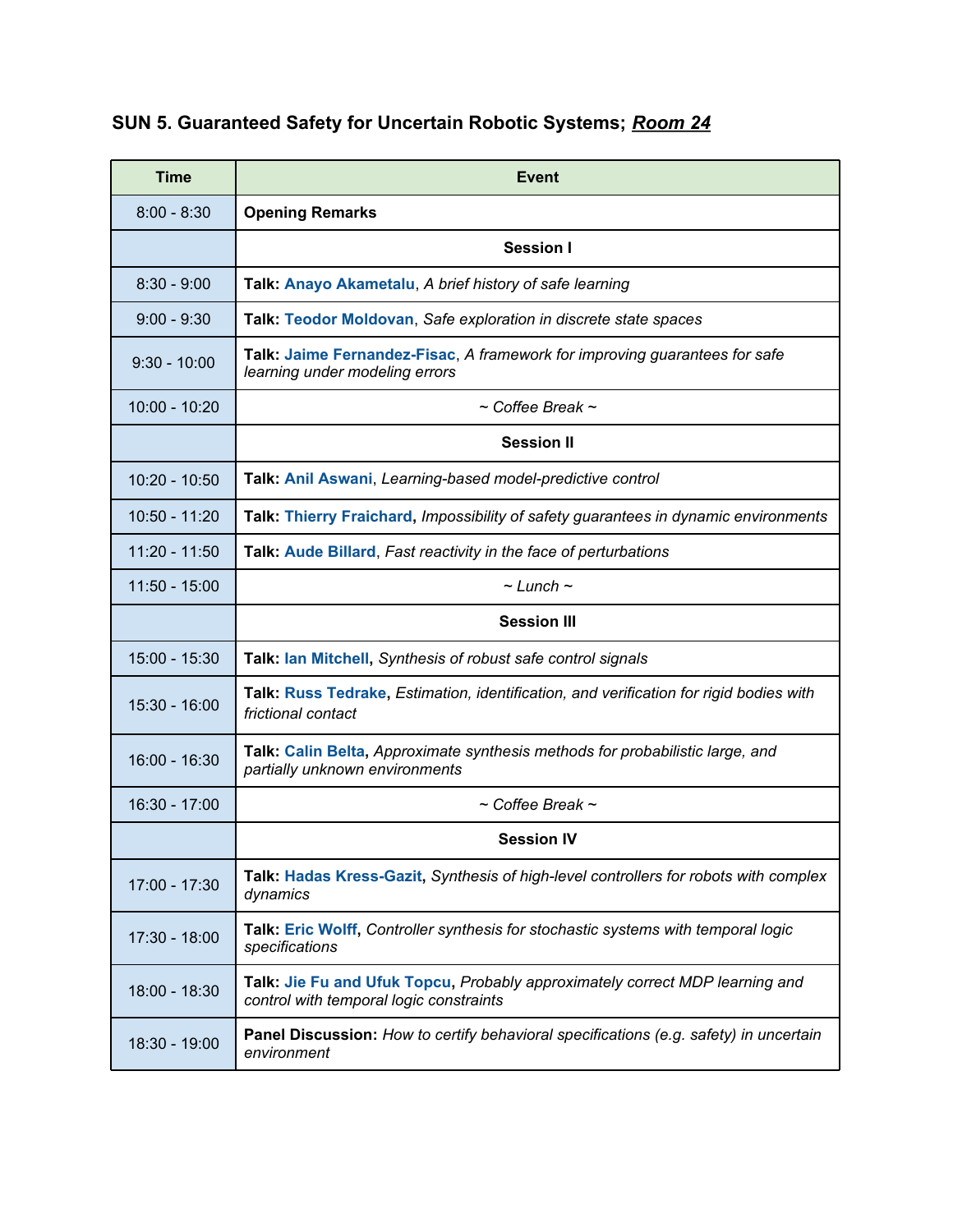# **SUN 6. Humans and Sensing in Cyber-Physical Systems;** *Room 203*

| <b>Time</b>     | Event                                                                                                                                   |
|-----------------|-----------------------------------------------------------------------------------------------------------------------------------------|
| $7:50 - 8:00$   | Introduction                                                                                                                            |
| $8:00 - 9:00$   | Talk: George Pappas and Nikolay Atanasov (UPenn), Distributed Information<br><b>Acquisition with Mobile Sensors</b>                     |
| $9:00 - 10:00$  | Talk: Hadas Kress-Gazit (Cornell), Synthesis and Analysis of High-Level Controllers<br>for Robots with Imperfect Sensing and Actuation  |
| $10:00 - 10:30$ | $\sim$ Coffee Break $\sim$                                                                                                              |
| 10:30 - 11:30   | Talk: Marco Pavone (Stanford) and Pratik Chaudhari (MIT), On the Societal and<br><b>Engineering Impact of Autonomous Cars</b>           |
| $11:30 - 13:30$ | $\sim$ Lunch $\sim$                                                                                                                     |
| $13:30 - 14:30$ | Talk: Rahul Jain (USC), Decentralized Learning for Multi-Player Systems                                                                 |
| $14:30 - 15:30$ | <b>Talk: Edgar Lobaton (NCSU), Robust Mapping of Unknown Environments using</b><br><b>Stochastic Agents</b>                             |
| $15:30 - 16:30$ | Talk: Raj Rajkumar (CMU), Humans and Self-Driving Vehicles                                                                              |
| $16:30 - 17:00$ | $\sim$ Coffee Break $\sim$                                                                                                              |
| 17:00 - 18:00   | Talk: Radha Poovendran, Linda Bushnell, and Andrew Clark (University of<br><b>Washington), Leader Selection for Multi-Agent Systems</b> |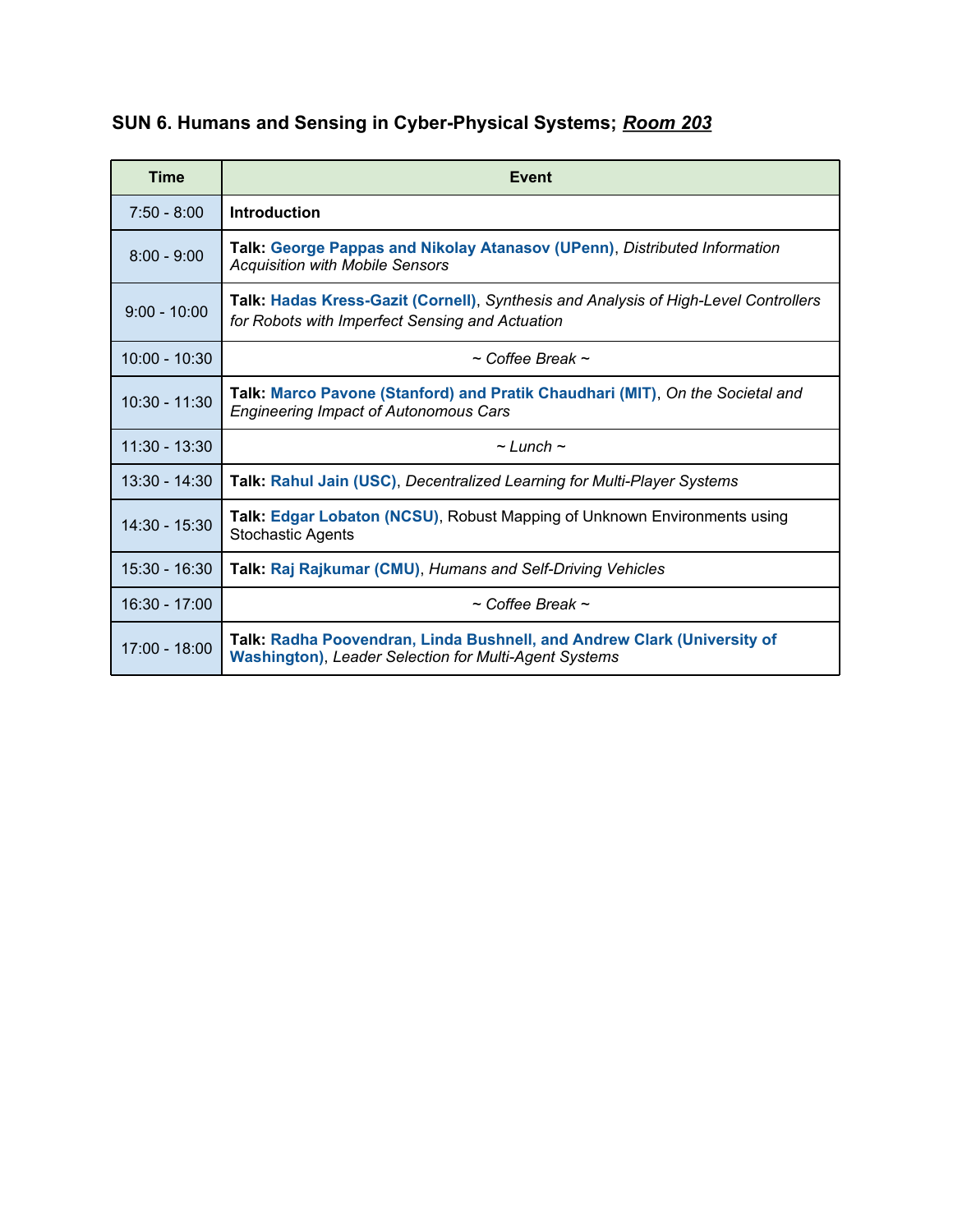| <b>Time</b>     | Event                                                                  |
|-----------------|------------------------------------------------------------------------|
| $8:40 - 8:50$   | Welcome                                                                |
| $8:50 - 9:20$   | <b>Invited Talk: Prof. Ken Goldberg (UC Berkeley)</b>                  |
| $9:20 - 9:40$   | <b>Talk: Sergey Levine (UC Berkeley)</b>                               |
| $9:40 - 10:00$  | <b>Talk: Shervin Javdani (CMU)</b>                                     |
| $10:00 - 10:20$ | $\sim$ Coffee Break $\sim$                                             |
| $10:20 - 10:50$ | <b>Invited Talk: Prof. Hanna Kurniawati (University of Queensland)</b> |
| $10:50 - 11:20$ | Poster Spotlight Talks (10 posters; 3-minute presentations)            |
| $11:20 - 11:50$ | <b>Poster Session 1</b>                                                |
| $11:50 - 15:00$ | $\sim$ Lunch $\sim$                                                    |
| $15:00 - 15:30$ | <b>Invited Talk: Prof. Ashutosh Saxena (Cornell University)</b>        |
| $15:30 - 16:30$ | <b>Poster Session 2</b>                                                |
| $16:30 - 17:00$ | $\sim$ Coffee Break $\sim$                                             |
| $17:00 - 17:30$ | <b>Invited Talk: Jur van den Berg (Google)</b>                         |
| $17:30 - 17:50$ | <b>Talk: Dylan Hadfield-Menell (UC Berkeley)</b>                       |
| 17:50 - 18:20   | Invited Talk: Prof. Siddhartha Srinivasa (CMU)                         |
| $18:20 - 18:30$ | <b>Closing Remarks</b>                                                 |

# **SUN 7. Information-based Grasp and Manipulation Planning;** *Room 200*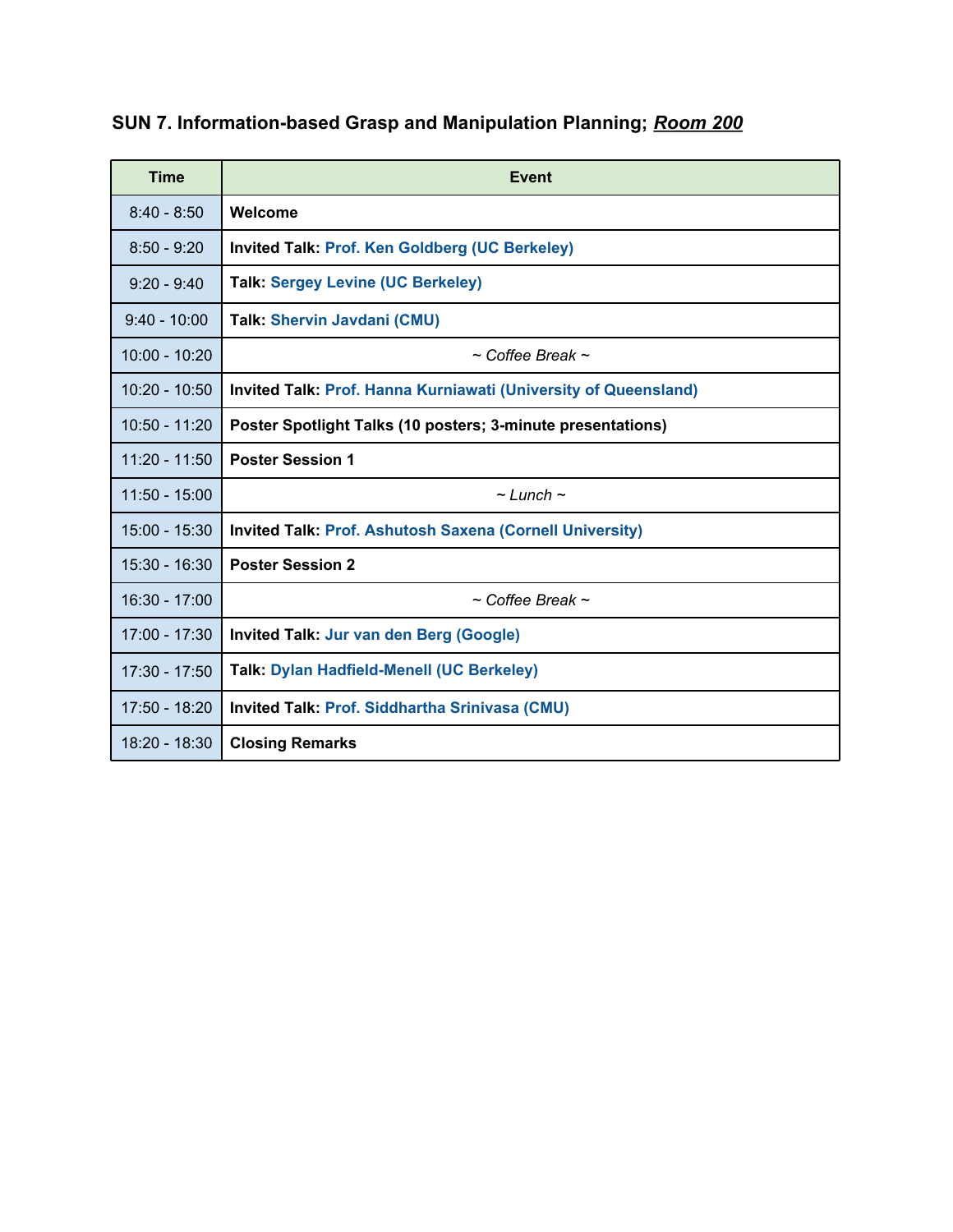| <b>Time</b>     | <b>Event</b>                                                                                              |
|-----------------|-----------------------------------------------------------------------------------------------------------|
| $9:00 - 9:30$   | Introduction: Ashesh Jain and Ashutosh Saxena, Learning with humans                                       |
| $9:30 - 10:00$  | Invited Talk 1: Pieter Abbeel, Learning from demonstrations through the use of non-<br>rigid registration |
| $10:00 - 10:20$ | $\sim$ Coffee Break $\sim$                                                                                |
| $10:20 - 10:30$ | <b>Spotlight Talk</b>                                                                                     |
| 10:30 - 10:40   | <b>Spotlight Talk</b>                                                                                     |
| $10:40 - 11:10$ | Invited Talk 2: Maja Mataric, Embodied communication in socially assistive and<br>service robotics        |
| $11:10 - 11:20$ | <b>Spotlight Talk</b>                                                                                     |
| $11:20 - 11:50$ | Panel Discussion, Maja Mataric, Manuel Lopes and Jan Peters                                               |
| $11:50 - 15:00$ | $\sim$ Lunch $\sim$                                                                                       |
| $15:00 - 15:10$ | <b>Spotlight Talk</b>                                                                                     |
| 15:10 - 15:40   | Invited Talk: Alan Fern, New modes of human-assisted policy learning                                      |
| 15:40 - 15:50   | <b>Spotlight Talk</b>                                                                                     |
| $15:50 - 16:20$ | <b>Invited Talk: Julie Shah, Inferring robot plans from human team meetings</b>                           |
| 16:20 - 16:30   | <b>Spotlight Talk</b>                                                                                     |
| $16:30 - 17:00$ | $\sim$ Coffee Break $\sim$                                                                                |
| 17:00 - 17:30   | Invited Talk: Manuel Lopes, Learning from ambiguous demonstrations                                        |
| 17:30 - 18:00   | Invited Talk: Andrea Thomaz, Learning task goals from humans demonstrations                               |
| 18:00 - 18:30   | Panel Discussion, Alan Fern, Ashutosh Saxena, Julie Shah and Andrea Thomaz                                |

# **SUN 8. Learning Plans with Context from Human Signals;** *Room 123*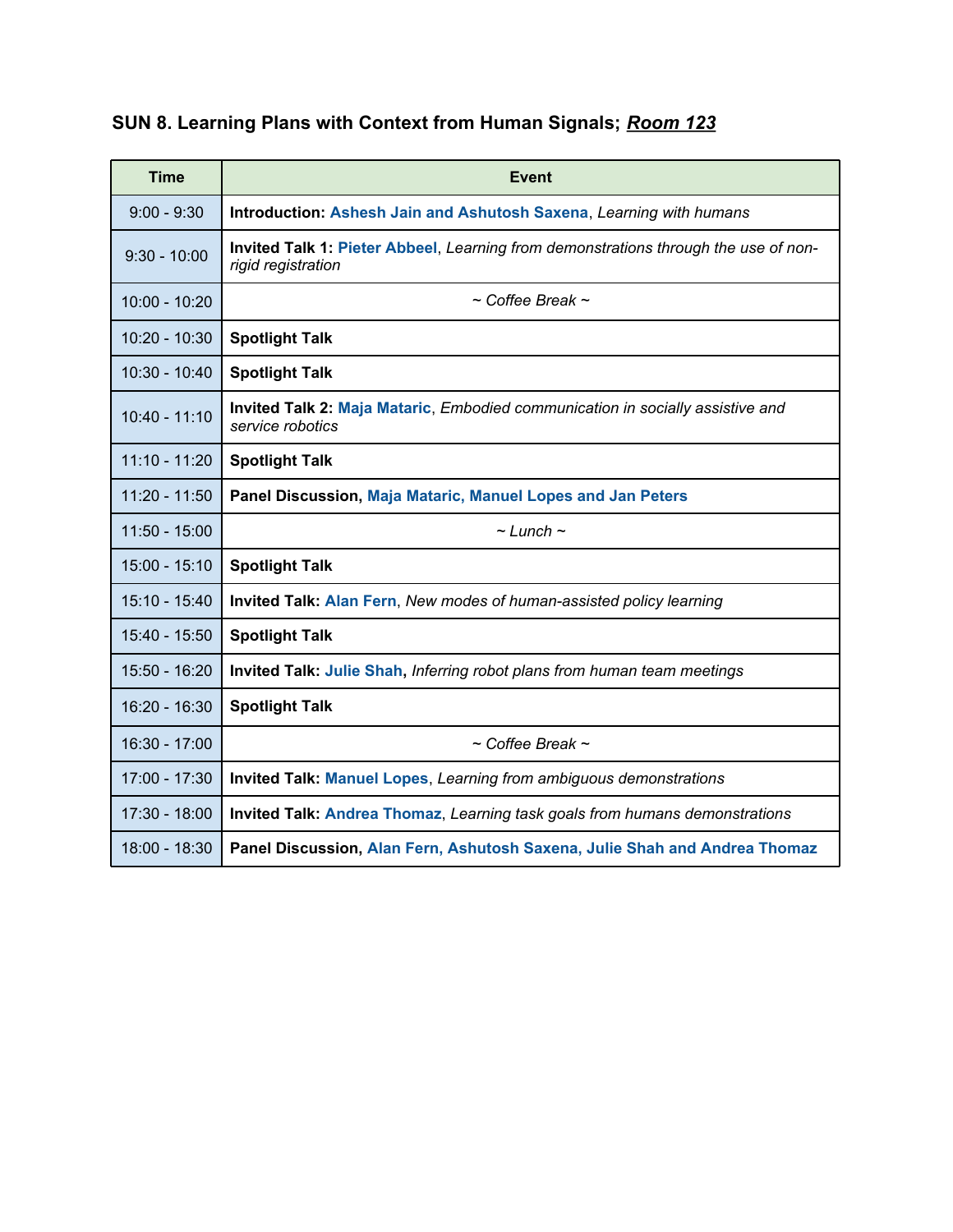# **SUN 9. Managing Software Variability in Robot Control Systems;** *Room 206*

| Time          | Event                                                                                                                                                                          |
|---------------|--------------------------------------------------------------------------------------------------------------------------------------------------------------------------------|
| 15:00 - 15:30 | Welcome and Introduction                                                                                                                                                       |
| 15:30 - 16:30 | <b>Tutorial Talk: Davide Brugali, The HyperFlex Toolchain for variability modeling,</b><br>composition, and resolution                                                         |
| 16:30 - 17:00 | $\sim$ Coffee Break $\sim$                                                                                                                                                     |
| 17:00 - 18:00 | Tutorial Talk: Christian Schlegel, Dennis Stampfer, The SmartMDSD Toolchain:<br>Supporting dynamic reconfiguration by managing variability in robotics software<br>development |
| 18:00 - 18:30 | <b>Open Discussion</b>                                                                                                                                                         |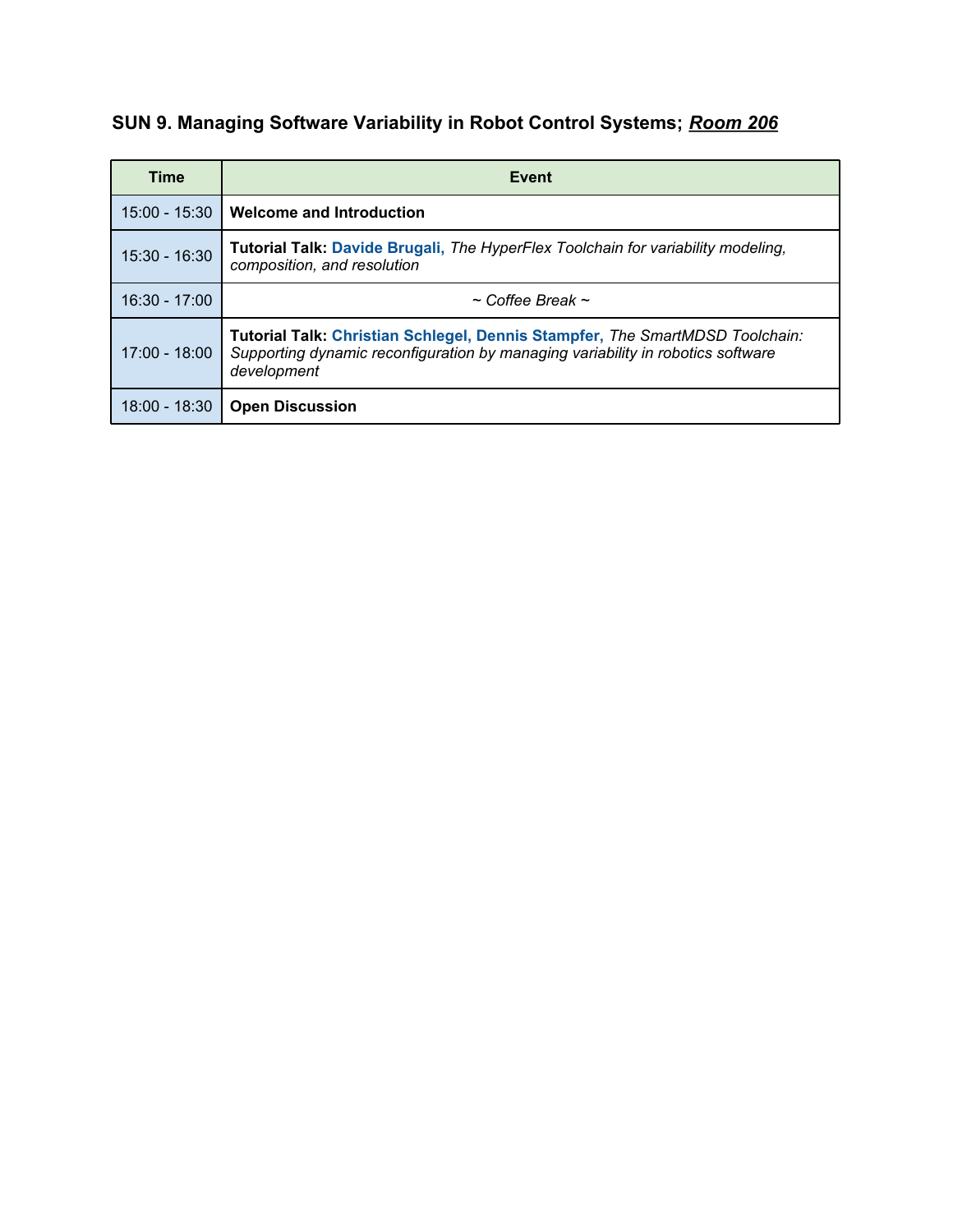## **SUN 10. Next-Generation Robotics: Academia, Start-ups and Industry;** *Room 110*

| <b>Time</b>     | <b>Event</b>                                                                                                                          |
|-----------------|---------------------------------------------------------------------------------------------------------------------------------------|
| $8:30 - 8:35$   | <b>Introduction by the Organizers</b>                                                                                                 |
| $8:35 - 9:00$   | <b>Plenary Introduction Talk: Vijay Kumar</b>                                                                                         |
|                 | <b>Session: Robotics in Industry - New Directions</b>                                                                                 |
| $9:00 - 9:20$   | Talk: Erik Nieves (Yaskawa), Robotics is changing. Are the industrial guys listening?                                                 |
| $9:20 - 9:40$   | Talk: Rainer Bischoff (KUKA Laboratories GmBH), Innovation through collaboration<br>- recent KUKA success stories                     |
| $9:40 - 10:00$  | Talk: Phil Freeman (Boeing), Beyond drill-and-fill – The future use of robotics in<br>aerospace                                       |
| $10:00 - 10:20$ | $\sim$ Coffee Break $\sim$                                                                                                            |
| 10:20 - 10:40   | Talk: Murad Kurwa (Flextronics), Factory Automation and it's role in IoT                                                              |
| $10:40 - 11:00$ | Talk: Stefan Bartscher (BMW), Human Robot Interaction - Chances and Challenges<br>for Automotive Manufacturing                        |
| $11:00 - 11:20$ | Talk: Paul Millman (Intuitive Surgical), Technology and Design - Enhancing Surgical<br>Performance                                    |
| $11:20 - 11:50$ | <b>Panel Discussion</b> , Robotics in industry and academia - New directions, new<br>opportunities                                    |
| $11:50 - 15:00$ | $\sim$ Lunch Break $\sim$                                                                                                             |
|                 | <b>Session: Robotics Startups</b>                                                                                                     |
| 15:00 - 15:20   | Talk: Hanns Wolfram Tappeiner (Anki Robotics), Every day is demo day - Robotics<br>in consumer products                               |
| 15:20 - 15:40   | Talk: Jim Ostrowski (Blue River Technology), Robots going agro: Opportunities and<br>challenges in cultivating an agrobotics business |
| 15:40 - 16:00   | Talk: Matt Williamson (Rethink Robotics), Safe, cheap, and smart: Collaborative<br>robots in manufacturing                            |
| 16:00 - 16:20   | Talk: Chris Anderson/Brandon Basso (3D Robotics), Building an open source<br>robotics business                                        |
| 16:20 - 16:50   | $\sim$ Coffee Break $\sim$                                                                                                            |
| $16:50 - 17:10$ | Talk: Joe Romano (Kiva Systems), Mo' robots, mo' problems. Experiences<br>transitioning from academia to industry                     |
| $17:10 - 17:30$ | Talk: Steve Lavalle (Oculus; UIUC), WellHow Did I Get Here?                                                                           |
| $17:30 - 18:00$ | Panel Discussion: The startup experience - Guts to glory                                                                              |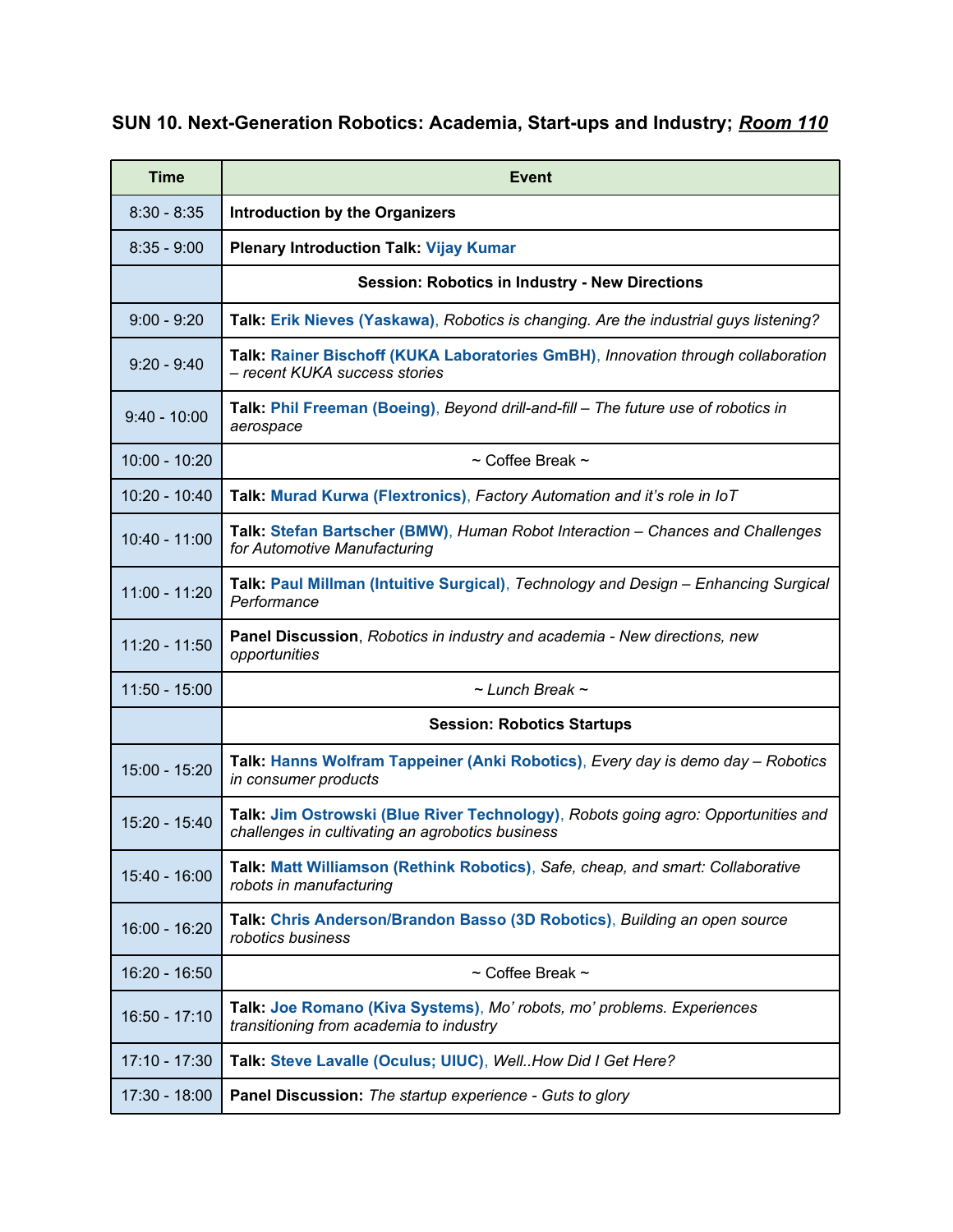# **SUN 11. Self-Driving Vehicles: Technology and Policy;** *Room 213*

| <b>Time</b>     | <b>Event</b>                                                                                                                                                                                                                                                                                                                                                                                                                                               |
|-----------------|------------------------------------------------------------------------------------------------------------------------------------------------------------------------------------------------------------------------------------------------------------------------------------------------------------------------------------------------------------------------------------------------------------------------------------------------------------|
| $8:45 - 9:00$   | <b>Opening remarks (John Leonard and Jesse Levinson)</b>                                                                                                                                                                                                                                                                                                                                                                                                   |
|                 | <b>Technology and Systems</b>                                                                                                                                                                                                                                                                                                                                                                                                                              |
| $8:40 - 10:00$  | Edwin Olson (University of Michigan), Autonomous cars: safety and human factors<br>Jesse Levinson (Stanford University), Automatic laser calibration, mapping, and<br>localization for autonomous vehicles<br>David Hall (Velodyne), Lidar sensors for autonomous vehicles<br>Philipp Robbel (Bosch), Perception and planning for automated vehicles                                                                                                       |
| $10:00 - 10:20$ | $\sim$ Coffee Break $\sim$                                                                                                                                                                                                                                                                                                                                                                                                                                 |
|                 | <b>Mobility-on-Demand Systems Analysis</b>                                                                                                                                                                                                                                                                                                                                                                                                                 |
| 10:20 - 10:40   | Emilio Frazzoli (MIT) and Marco Pavone (Stanford University), The value of robotic<br>mobility-On-Demand systems                                                                                                                                                                                                                                                                                                                                           |
| $10:40 - 12:00$ | <b>Panel on Economic Impacts</b><br>Frank Levy (MIT) (moderator), Susan Shaheen (UC Berkeley), Ken Laberteaux<br>(Toyota Research Institute), Dan Fagnant (UT Austin)                                                                                                                                                                                                                                                                                      |
| $12:00 - 15:00$ | $\sim$ Lunch $\sim$                                                                                                                                                                                                                                                                                                                                                                                                                                        |
|                 | <b>Contributed Technical Presentation on Navigation and Mapping</b>                                                                                                                                                                                                                                                                                                                                                                                        |
| 15:00 - 15:30   | Sheng Zhao, Yiming Chen, Jay Farrell (UC Riverside), High precision 6DOF vehicle<br>navigation in urban environments using a low-cost single-frequency GPS receiver<br>Matthew Cornick, Jeffrey Koechling, and Byron Stanley (Lincoln Laboratory),<br><b>Localizing Ground Penetrating RADAR</b><br>Avdhut Joshi and Michael R. James (Toyota Research Institute), High-fidelity street<br>maps with multi-component tracking and coarse structural priors |
|                 | <b>Legal and Safety Aspects</b>                                                                                                                                                                                                                                                                                                                                                                                                                            |
| 15:30 - 16:40   | Bryant Walker Smith (Stanford University), Legal aspects of increasing vehicle<br>automation<br>Jonathan How (MIT), Safety verification for self-driving vehicles<br>Eric Feron (Georgia Tech), Verification and validation for autonomous systems                                                                                                                                                                                                         |
| $16:40 - 17:00$ | $\sim$ Coffee Break $\sim$                                                                                                                                                                                                                                                                                                                                                                                                                                 |
| $17:00 - 18:15$ | <b>Panel on Future Outlook and Policy Implications</b><br>Jane Lappin (US Department of Transportation) (moderator), Steve Shladover (UC<br>Berkeley), Raj Rajkumar (CMU), Brad Templeton                                                                                                                                                                                                                                                                  |
| $18:15 - 18:30$ | <b>Wrap-up Discussion</b>                                                                                                                                                                                                                                                                                                                                                                                                                                  |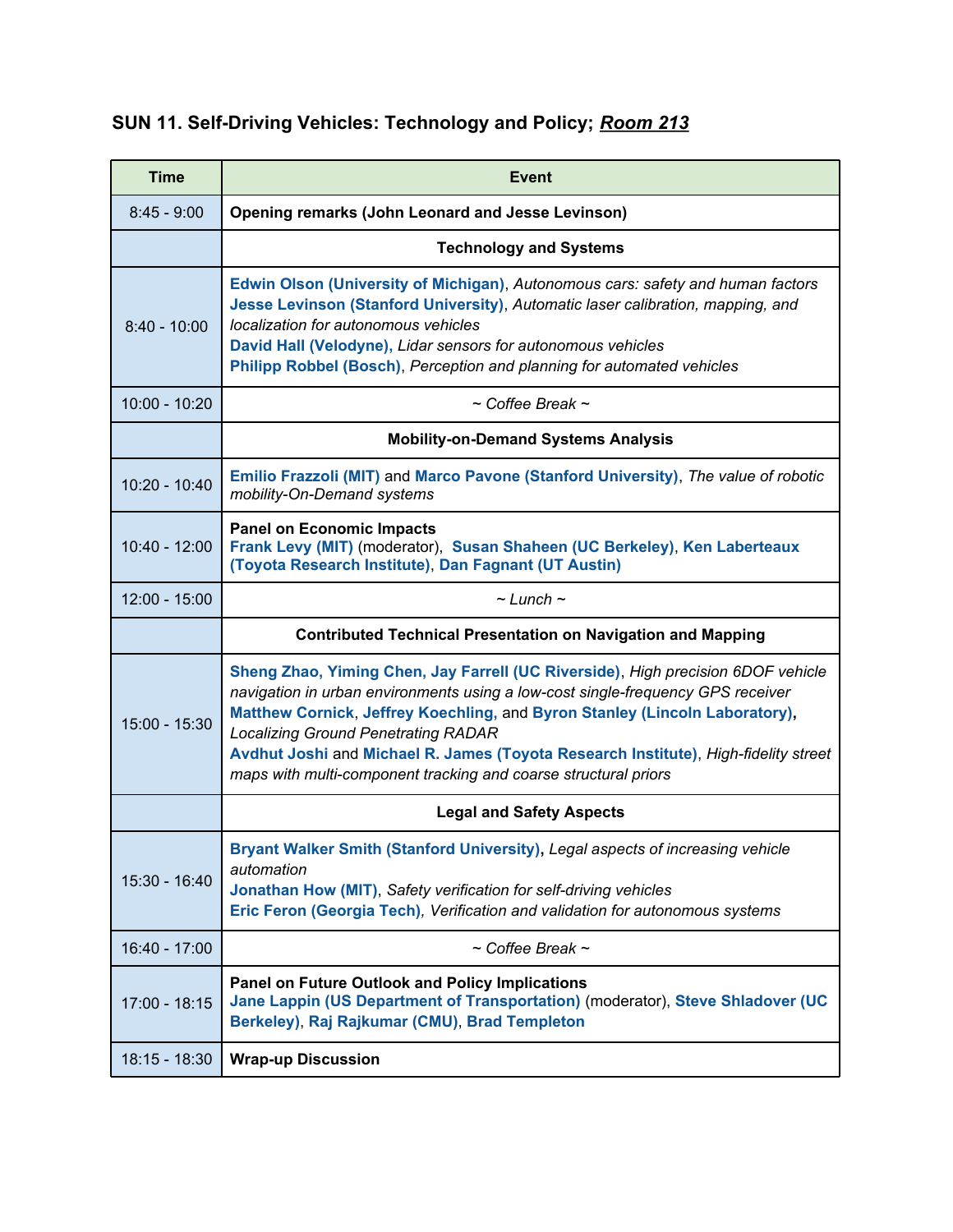#### **SUN 12. Advances on Soft Robotics;** *Room 106*

| <b>Time</b>     | <b>Event</b>                                                                                                                                                    |
|-----------------|-----------------------------------------------------------------------------------------------------------------------------------------------------------------|
| $8:30 - 8:35$   | Opening                                                                                                                                                         |
| $8:35 - 8:50$   | Talk: Laura Margheri (The BioRobotics Institute, Scuola Superiore Sant'Anna<br>RoboSoft Project Management), RoboSoft: A coordination action for soft robotics  |
| $8:50 - 9:10$   | Invited Talk: Adam Stokes (Edinburgh University), Soft Robotics and integrated soft systems                                                                     |
| $9:10 - 9:30$   | Invited Talk: Carmel Majidi (Carnegie Mellon University), Soft-matter electronics, multifunctional materials,<br>and fabrication methods for soft robots        |
| $9:30 - 9:40$   | Contributed Talk: Conor Walsh (Harvard School of Engineering and Applied Sciences), Shared design<br>tools to support research and development in soft robotics |
| $9:40 - 9:50$   | Contributed Talk: Bratislav Svetozarevic (ETH Zurich), Experimental characterization of a 2-DOF soft<br>robotic platform for architectural applications         |
| $9:50 - 10:00$  | Contributed Talk: David Remy (University of Michigan), How to create self-sensing air muscles from<br>conductive fibers                                         |
| $10:00 - 10:30$ | $\sim$ Coffee Break $\sim$                                                                                                                                      |
| $10:30 - 10:50$ | Invited Talk: Surya G. Nurzaman (ETH Zurich), Morphological computation in soft robots by using<br>thermoplastic materials                                      |
| $10:50 - 11:10$ | Invited Talk: Mike Tolley (Harvard Microrobotics Lab), Design, materials, and power systems for<br>autonomous soft robots                                       |
| $11:10 - 11:30$ | Invited Talk: Metin Sitti (Carnegie Mellon University), GeckoGripper: A soft robotic gripper using gecko-<br>inspired elastomer micro-fiber adhesives           |
| $11:30 - 11:50$ | <b>Open Discussion, Q&amp;A</b>                                                                                                                                 |
| $11:50 - 15:00$ | $\sim$ Lunch $\sim$                                                                                                                                             |
| 15:00 - 15:20   | Invited Talk: Yong-Lae Park (Carnegie Mellon University), Bio-inspired smart pneumatic artificial muscles<br>with integrated soft artificial skin sensors       |
| 15:20 - 15:40   | Invited Talk: Jonathan Rossiter (University of Bristol), Towards soft-smart skins: a biomimetic soft robotics<br>approach                                       |
| 15:40 - 15:50   | Contributed Talk: Pablo Valdivia y Alvarado (Singapore-MIT Alliance for Research and Technology), Soft<br>tunable whisker-like sensors                          |
| 15:50 - 16:00   | Contributed Talk: Yiğit Mengüç (Harvard Microrobotics Lab), Characterizing an elastomeric strain sensor at<br>large strains and strain rates                    |
| $16:00 - 16:10$ | Contributed Talk: Tim Swift (Otherlab), Structurally compliant orthotics                                                                                        |
| $16:10 - 16:30$ | Invited Talk: Barry Trimmer (Tufts University), Softworm robots: 3D-printed crawling machines                                                                   |
| $16:30 - 17:00$ | $\sim$ Coffee Break $\sim$                                                                                                                                      |
| 17:00 - 17:20   | Talk: Ronald Fearing (UC Berkeley), Contributions of compliance and shape to locomotion and manipulation                                                        |
| 17:20 - 17:50   | <b>Open Discussion, Q&amp;A</b>                                                                                                                                 |
| $17:50 - 18:00$ | <b>Closing Remarks</b>                                                                                                                                          |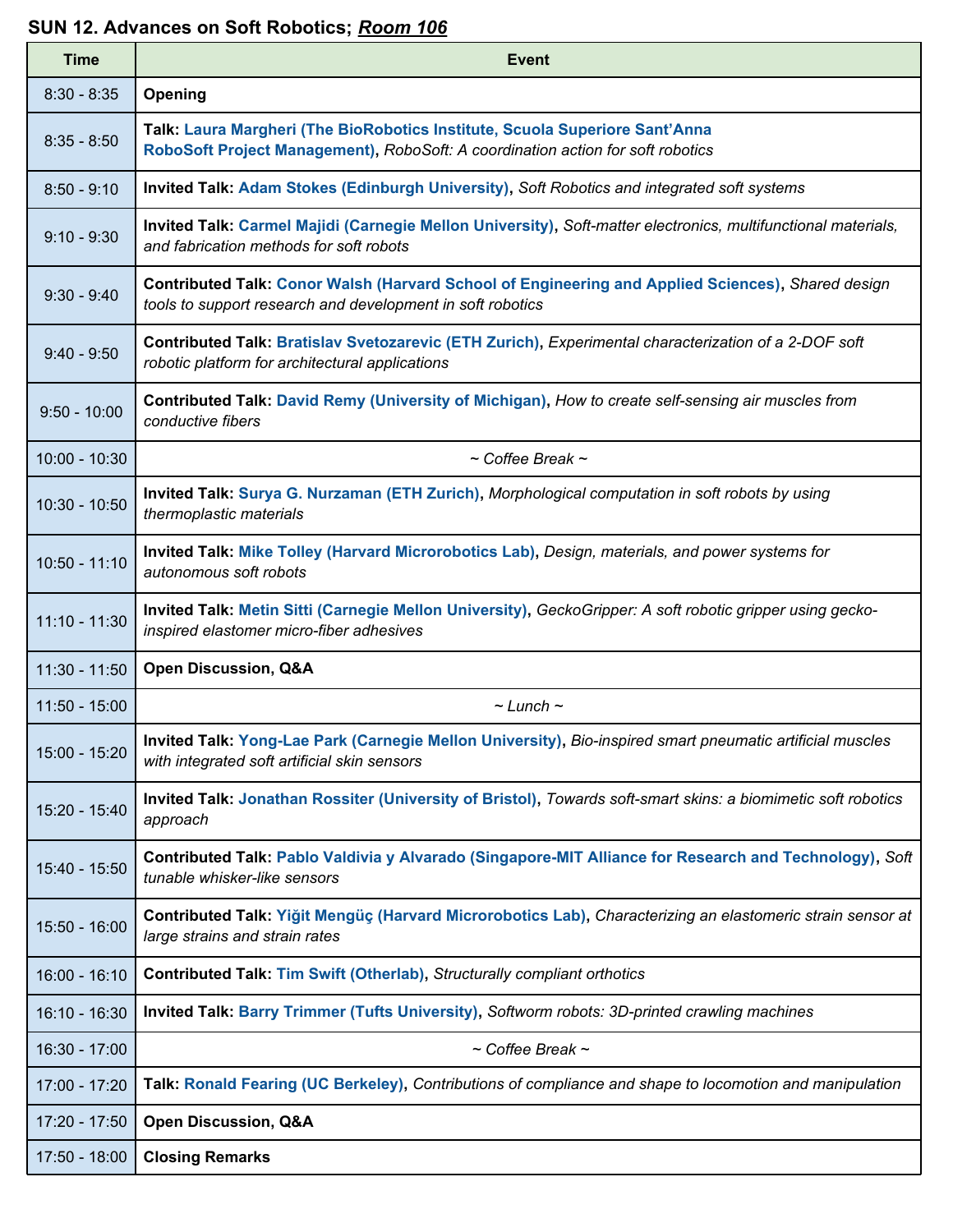### **SUN 13. Workshop on Multi-View Geometry in Robotics (MVIGRO 2014);** *Room 130*

| <b>Time</b>     | Event                                                                                                                                                                                                                                                                                                                                                                                                                                                                                                                                                                |
|-----------------|----------------------------------------------------------------------------------------------------------------------------------------------------------------------------------------------------------------------------------------------------------------------------------------------------------------------------------------------------------------------------------------------------------------------------------------------------------------------------------------------------------------------------------------------------------------------|
| $15:00 - 15:05$ | <b>Welcome and Introduction</b>                                                                                                                                                                                                                                                                                                                                                                                                                                                                                                                                      |
| $15:05 - 15:45$ | Invited Talk: Silvio Savarese, Joint scene reconstruction and recognition from images                                                                                                                                                                                                                                                                                                                                                                                                                                                                                |
| $15:45 - 16:25$ | <b>Invited Talk: Jana Kosecka, Multiview 3D reconstruction and semantic parsing</b>                                                                                                                                                                                                                                                                                                                                                                                                                                                                                  |
|                 | $\sim$ Coffee Break (and Poster Session) $\sim$                                                                                                                                                                                                                                                                                                                                                                                                                                                                                                                      |
| $16:25 - 17:00$ | <b>Poster Session:</b><br>Roberto Tron, Philip Osteen, Jason Owens and Kostas Daniilidis, Pose averaging<br>for registration of multiple heterogeneous views<br>Alejo Concha and Javier Civera, 3D reconstruction of superpixels and its use in<br>monocular SLAM<br>Henry Carrillo, Yasir Latif, José Neira and José Castellanos, Towards measuring<br>uncertainty in volumetric signed distance function representations for active SLAM<br>Thomas Koletschka, Luis Puig and Kostas Daniilidis, Multi-environment stereo<br>visual odometry using points and lines |
| $17:00 - 17:40$ | Invited Talk: Roberto Tron and Kostas Daniilidis, Statistical pose averaging with<br>varying and non-isotropic covariances                                                                                                                                                                                                                                                                                                                                                                                                                                           |
| 17:40 - 17:55   | Talk: Raul Mur Artal and Juan D. Tardos, ORB-SLAM: Tracking and mapping<br>recognizable features                                                                                                                                                                                                                                                                                                                                                                                                                                                                     |
| $17:55 - 18:10$ | Talk: Sammy Omari, Michael Burri, Michael Bloesch, Markus Achtelik, Pascal<br>Gohl and Roland Siegwart, Real-time dense stereoscopic visual odometry                                                                                                                                                                                                                                                                                                                                                                                                                 |
| 18:10 - 18:25   | Talk: Mingyang Li and Anastasios Mourikis, A convex formulation for motion<br>estimation using visual and inertial sensors                                                                                                                                                                                                                                                                                                                                                                                                                                           |
| $18:25 - 18:30$ | <b>Concluding Remarks</b>                                                                                                                                                                                                                                                                                                                                                                                                                                                                                                                                            |